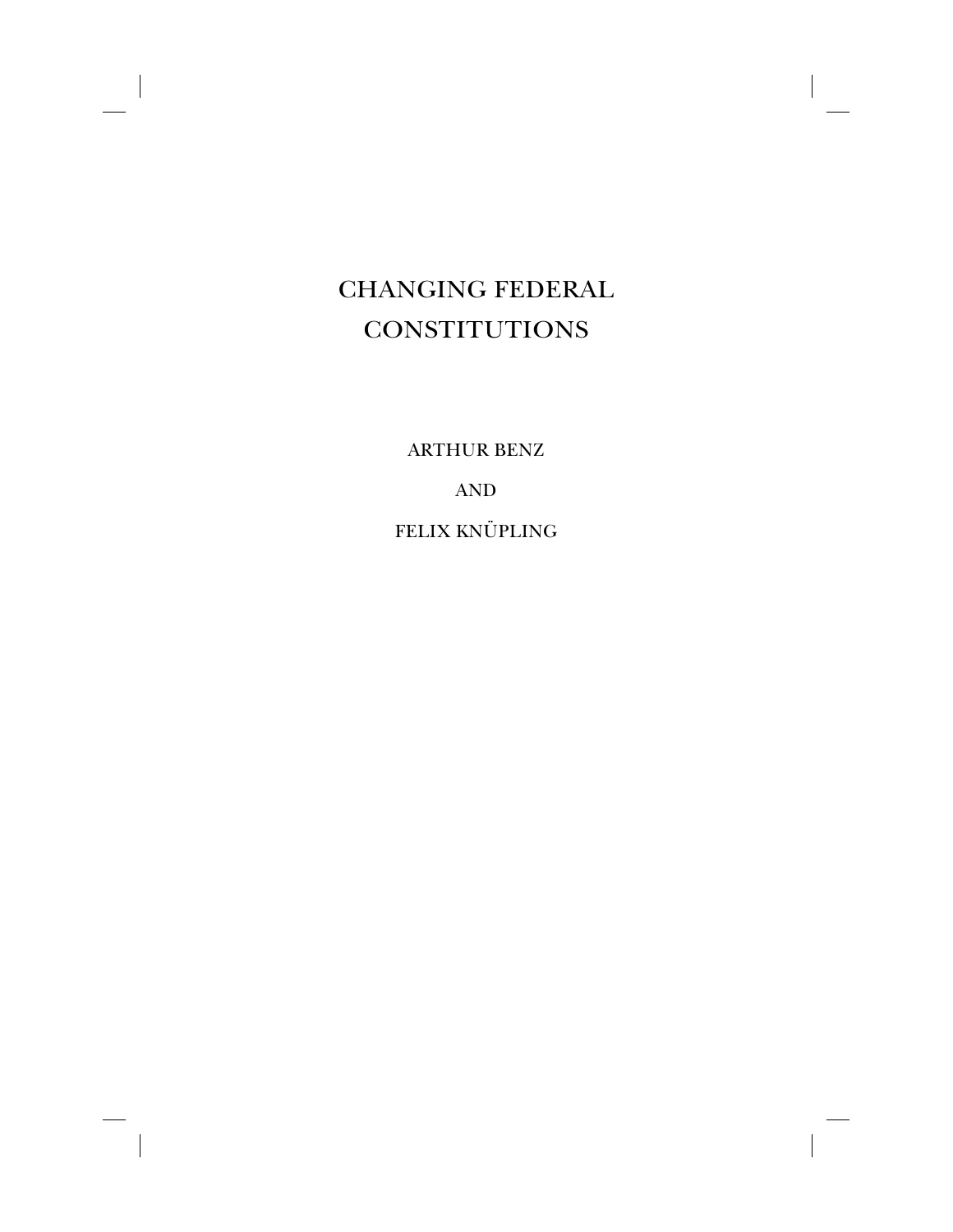© Forum of Federations, 2012 ISBN:

Occasional Paper Series Number 8 Changing Federal Constitutions By Arthur Benz and Felix Knüpling

For more information about the Forum of Federations and its publications, please visit our website: www.forumfed.org.

 $\bigodot$  Forum of Federations

Forum of Federations 700-325 Dalhousie Ottawa, Ontario (Canada) K1N 7G2 p. 613-244-3360 forum@forumfed.org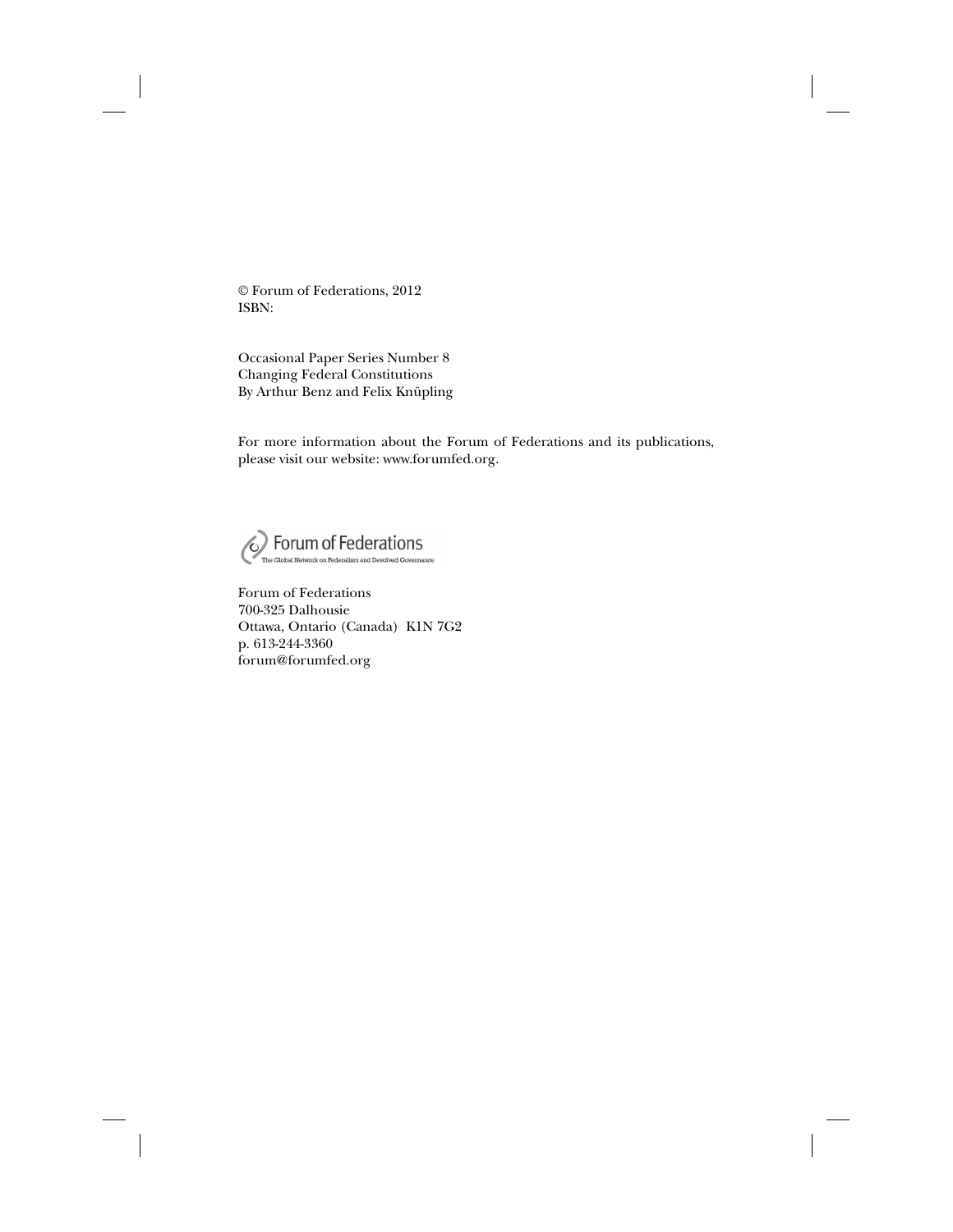# **Abstract**

Constitutional change can occur through constitutional amendments or through constitutional evolution. Constitutional amendments take place in three phases: initiation, negotiation and ratification. Initiators – usually governments or political leaders – most often initiate reform, but pressure to do so may come from the regions or from civil society.

When federal or federalizing countries negotiate constitutional change, representatives from the central government and the regions are most often involved, but individual actors – experts, members of parliament, civil servants and civil society representatives can come from any order of government. Arenas of negotiation can be committees, commissions, conferences or conventions. Different types of bargaining and arguing can also influence the negotiations positively or negatively. Whether negotiations happen in public or private can influence the outcome, as to when certain actors join the negotiations process (someone left out until the end can feel that the "deck was stacked against them.")

Many processes of constitutional amendment go well until the ratification phase. There, an amendment could fail by losing a ballotbox referendum or by a veto cast against it by a member of a regional legislature. Yet even a failed constitutional amendment can provide "leftovers" that could be used in constitutional evolution by the passing of ordinary laws, setting of policies and the conclusion of agreements among different orders to government.

**Keywords:** constitution, amendment, federalism, decentralization, negotiation, ratification, Germany, Italy, Canada, France, Spain, UK, Belgium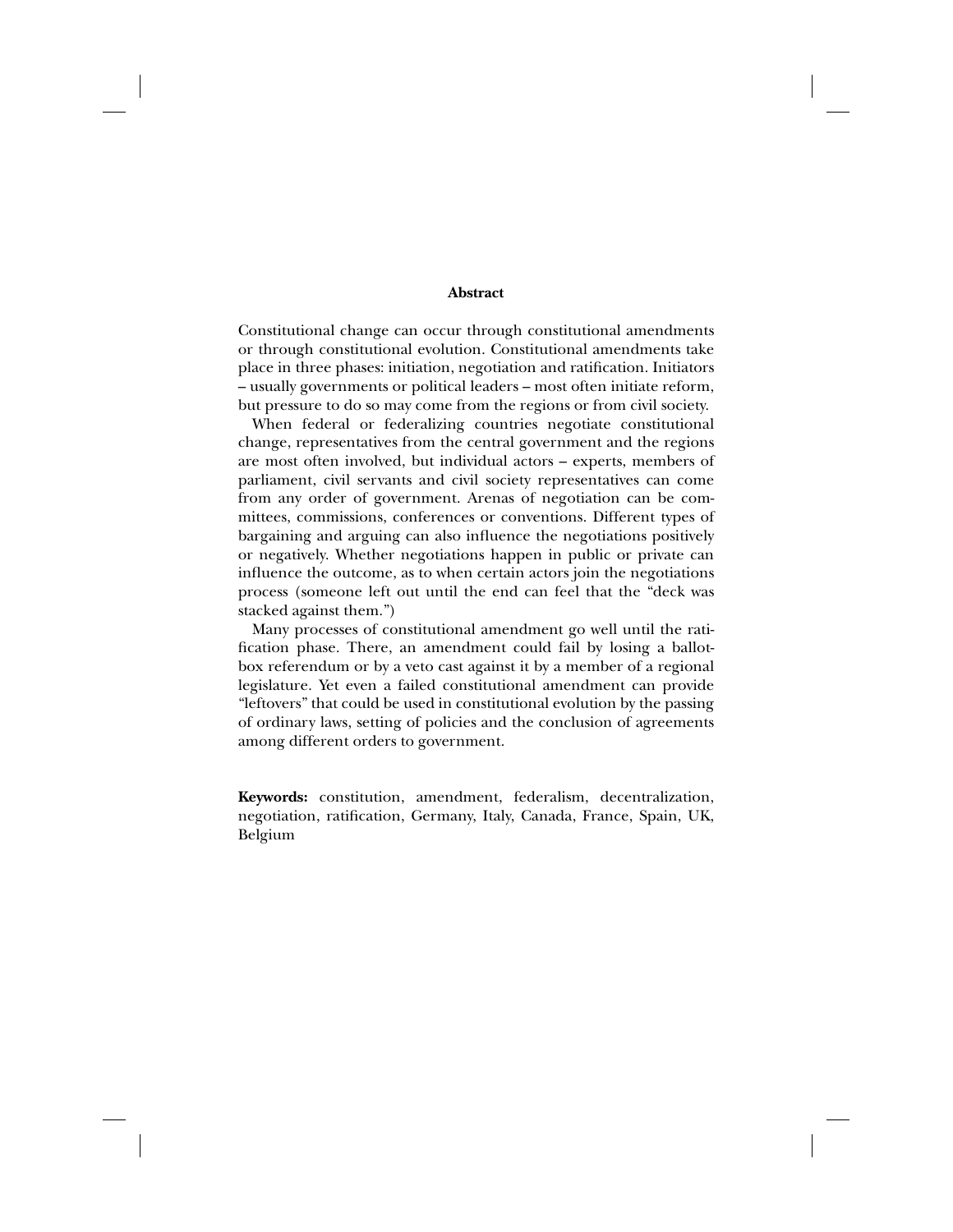$\frac{1}{\sqrt{2}}$  $\frac{1}{2}$  $\frac{1}{\sqrt{2}}\int_{0}^{\sqrt{2}}\frac{1}{\sqrt{2}}\left( \frac{1}{2}\right) ^{2}d\mu d\nu$  $\begin{array}{c} \hline \hline \hline \hline \hline \hline \hline \hline \hline \end{array}$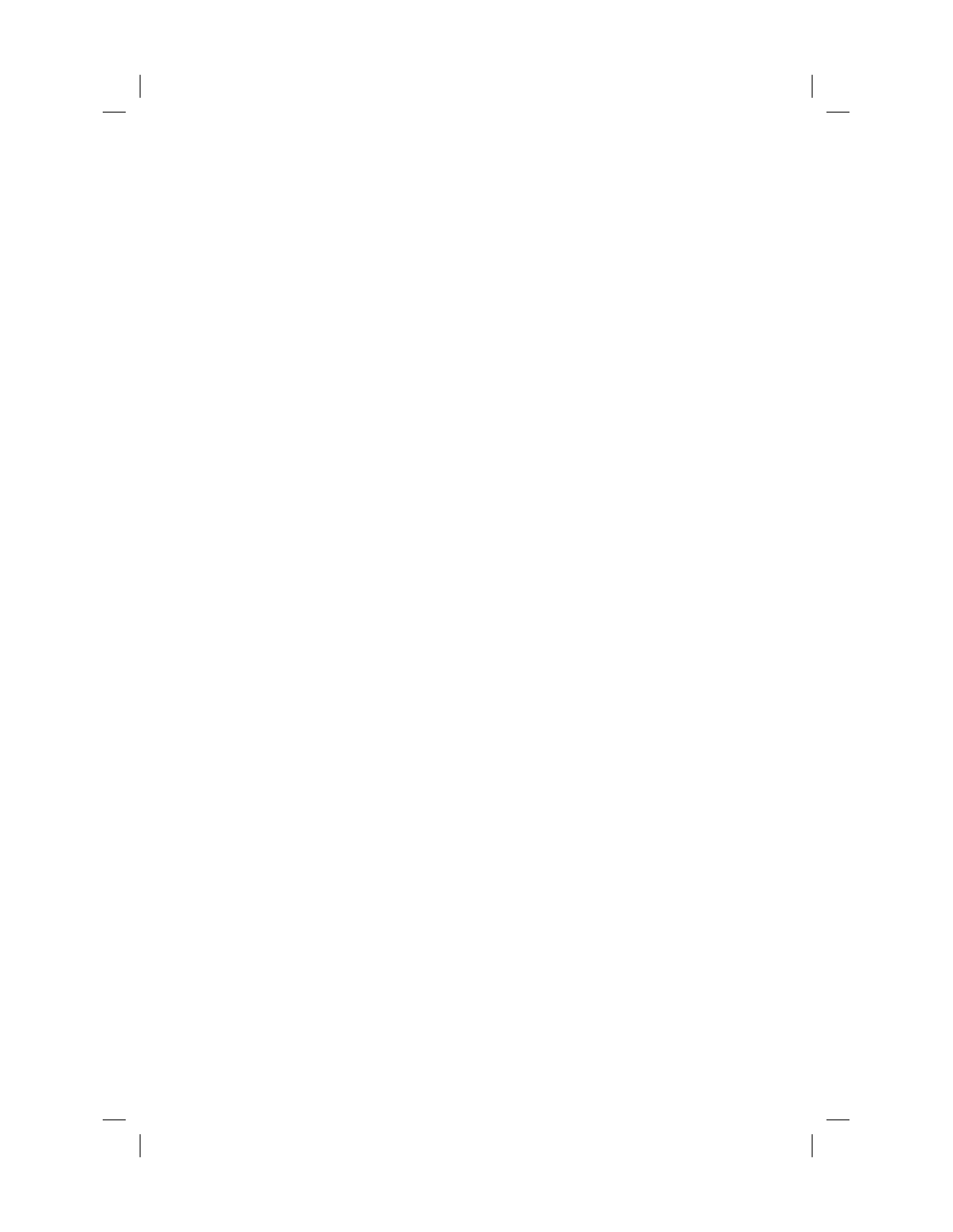# **CHANGING FEDERAL CONSTITUTIONS**

# ARTHUR BENZ AND FELIX KNÜPLING

During the past three decades, two simultaneous processes have been taking place in nearly every country in the world: globalization and regionalization. These two processes have called for a reform of the territorial organization of many countries. Consequently, constitutional reforms have begun in a number of countries and some of these reforms have successfully made it through the ratification process. Discussions about constitutional change are ongoing, and further reforms will be necessary.

Constitutions are at the core of the organization of a state. Or, as Alan Tarr writes, "a constitution embodies a society's fundamental choices about government" (Tarr, 2005: 8). The constitution provides the basic framework and states the principles of a country. A constitution can be symbolically important in fostering unity or conflict within the country. In federations, written constitutions are essential to establish the framework within which each order of government operates.

The aim of this paper is to discuss constitutional reforms in federal and decentralizing countries from a comparative perspective in order to identify structures, processes and strategies which have proven to be indispensable for successful constitutional amendment.<sup>1</sup> Thereby, we seek to enable public officials, scholars, and students to learn from the constitutional reform experiences of other federal democracies by giving practical suggestions how future reforms could be designed.

The paper covers, among others, more or less recent constitutional changes in nine countries of which six countries are federal (Austria, Belgium, Canada, Germany, Switzerland and Spain) and three countries that are in a process of either federalization (Italy), devolution (UK) or decentralization/regionalization (France). Case studies include:

<sup>1.</sup> This paper is a revised version of the concluding chapter in Benz, Arthur & Knüpling, Felix (eds.), *2012, Changing Federal Constitutions: Lessons from International Comparison,* Barabara Budrich. The book is based on the research project "Patterns of Federal Constitutional Reform" which was carried out at the FernUniversität in Hagen and the Technische Universität Darmstadt. It was funded by the German Research Foundation (DFG). The research was also supported by the Bundesrat and the Forum of Federations.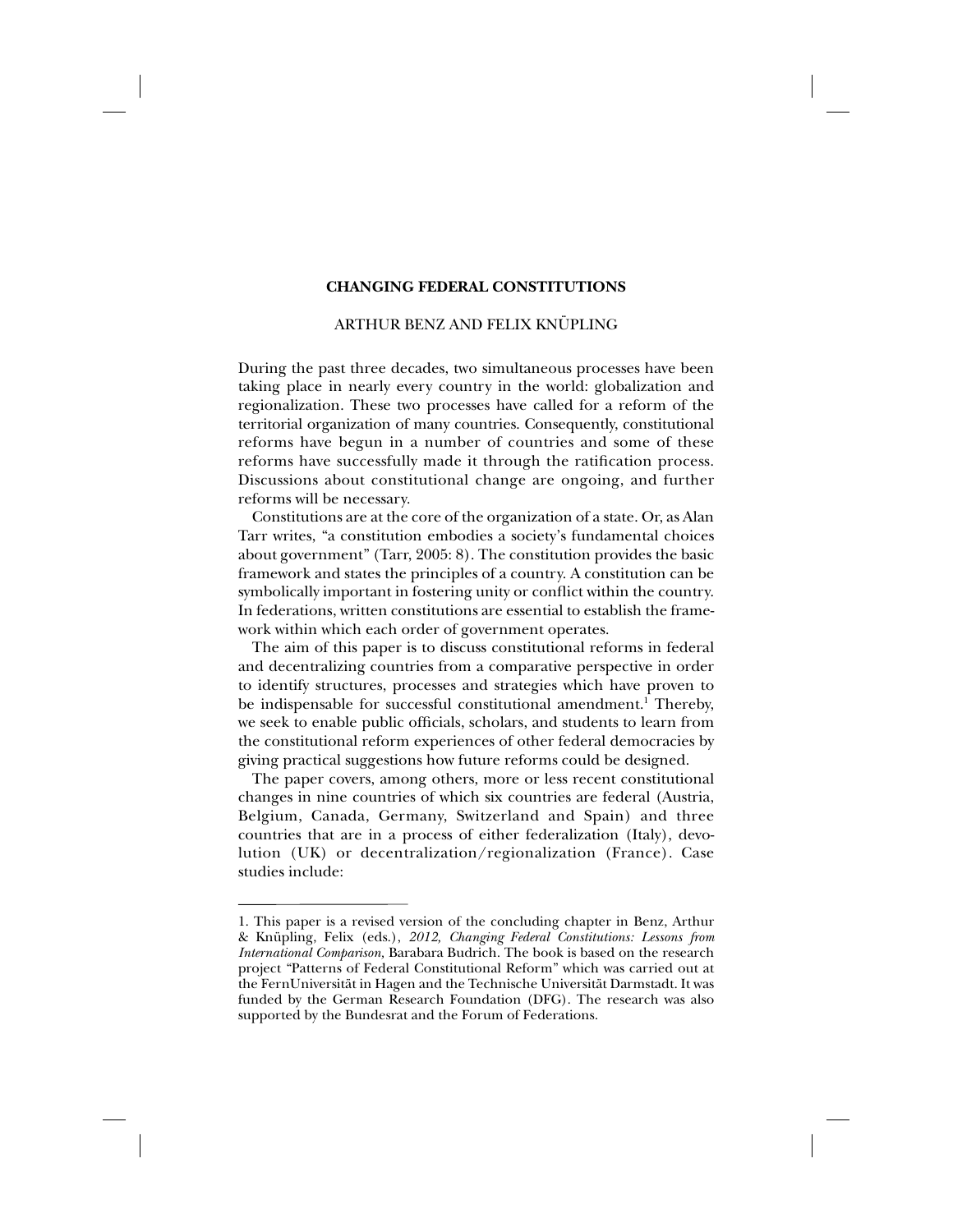Austria: The Austria Convention (2003-2005) Belgium: The state reform in 1999-2001 Canada: The Charlottetown Accord (1992) France: Decentralisation Reforms in 2003 and 2008 Germany: Federalism Reform I and II (2003-2009) Italy: The 2001 and 2006 reforms on Federalization Switzerland: New Fiscal Equalisation Scheme (1991-2004) Spain: Reforms of Autonomy Statutes in Catalonia and Andalusia and responses at the national level UK: Devolution since 1997

Processes of constitutional reform can vary widely from one federal or decentralized country to another. Centralized, unitary states are confronted by different problems compared than those of decentralized or federal states. Multinational states face other challenges compared to mono-national states. In addition, federal systems with severe economic disparities are under higher pressure and constraints than economically balanced states.

Nevertheless, variety does not prevent us from drawing conclusions or learning lessons, as long as we use qualitative rather than quantitative methods of comparison. Both decentralized unitary and federal systems have to cope with the challenge of multilevel governance. All countries covered in this paper had to change federal or regional aspects of their constitution. Regardless of the formal rules for amendments and the types of changes, powerful actors with competing interests dominate processes of politics, either formally or informally. In unitary states as in federal countries, central governments and parliaments have to consider regional actors such as governments, parliaments, parties or organized civil society. In constitutional policy affecting the territorial organization of a state, joint decision making, i.e. the need to negotiated agreements among many actors from different levels and constituent units of a state, is the rule rather than the exception regardless of how multilevel governments work in other policy fields (Benz, 2011). Hence, we try to analyse which types of constitutional change governments have invented and applied and under which conditions particular types of policy-making succeed or fail.

#### **Who takes the initiative and who sets the agenda?**

It is usually governments that initiate constitutional reforms, even if other actors may have the formal power to do so (Kaltenborn, *2012*). By putting a constitutional amendment on the agenda, a government may respond to public debates or demands from political parties, experts or interest organizations. As a rule, however, it is governments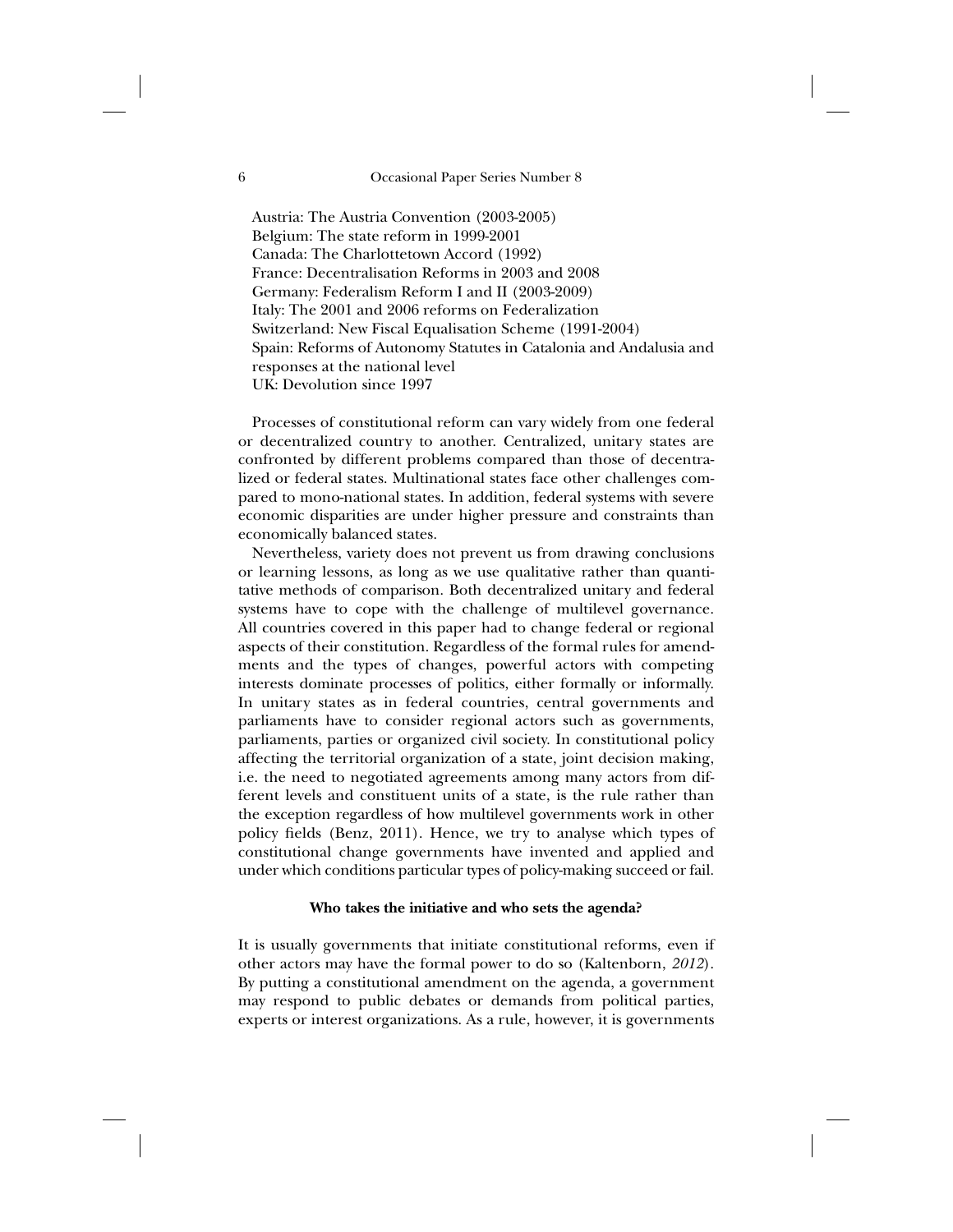and leaders of parliamentary parties who set out the process of constitutional amendment and define the program of a reform.

When a constitutional change is initiated, it does make a difference whether the agenda is set by the central level, by the regional level or jointly. Reforms seem to be more successful if representatives from both levels co-operate as early as possible and define a common agenda. However, as it happened in Austria and Germany, such an agenda may include too many issues if governments cannot agree on what is feasible and instead present a "shopping list" of issues. Such a list may pave the way for package deals in negotiations, but can also end in a process overloaded with details. Here, the Swiss reform succeeded due to a clear, coherent agenda that provided guide-lines for negotiations. Moreover, a clear commitment of governments to amend the constitution, especially by the central or federal government, seems to be a necessary requirement.

Pressure from the regions can induce the central government to take the lead and initiate a reform, as was the case in Canada, Germany and the UK. Where this pressure stems from parties in regional governments claiming to represent distinct nations, reform processes tend towards asymmetric change, that is, giving different regions different powers. Canada, Spain and also the UK are cases in point.

#### **Negotiating a constitutional change**

The substance of constitutional reforms is determined in negotiation over draft bills. During negotiations, new issues can be put onto the agenda and others can be excluded. Nevertheless, actors initiating a reform have significant power to define which issues are addressed and which are excluded. Yet at the end, they need the agreement of participants in negotiation processes, while those involved in ratification are limited to voting yes or no. For this reason constitutional negotiations are highly relevant in a reform. Here, conflicts over the nature of a federal system and its multilevel structure and on the redistribution of power and resources among governments have to be dealt with.

Patterns for constitutional negotiations vary to a considerable degree, not only between countries but also between different reforms in the same country. Rules for constitutional amendment rarely define who should participate in negotiations, how the process is organized and how agreements are settled. Instead, these factors are influenced by organization of government in general, political cultures and conventions or strategies of governments. The features of constitutional negotiations relevant for success or failure of a reform are set out below.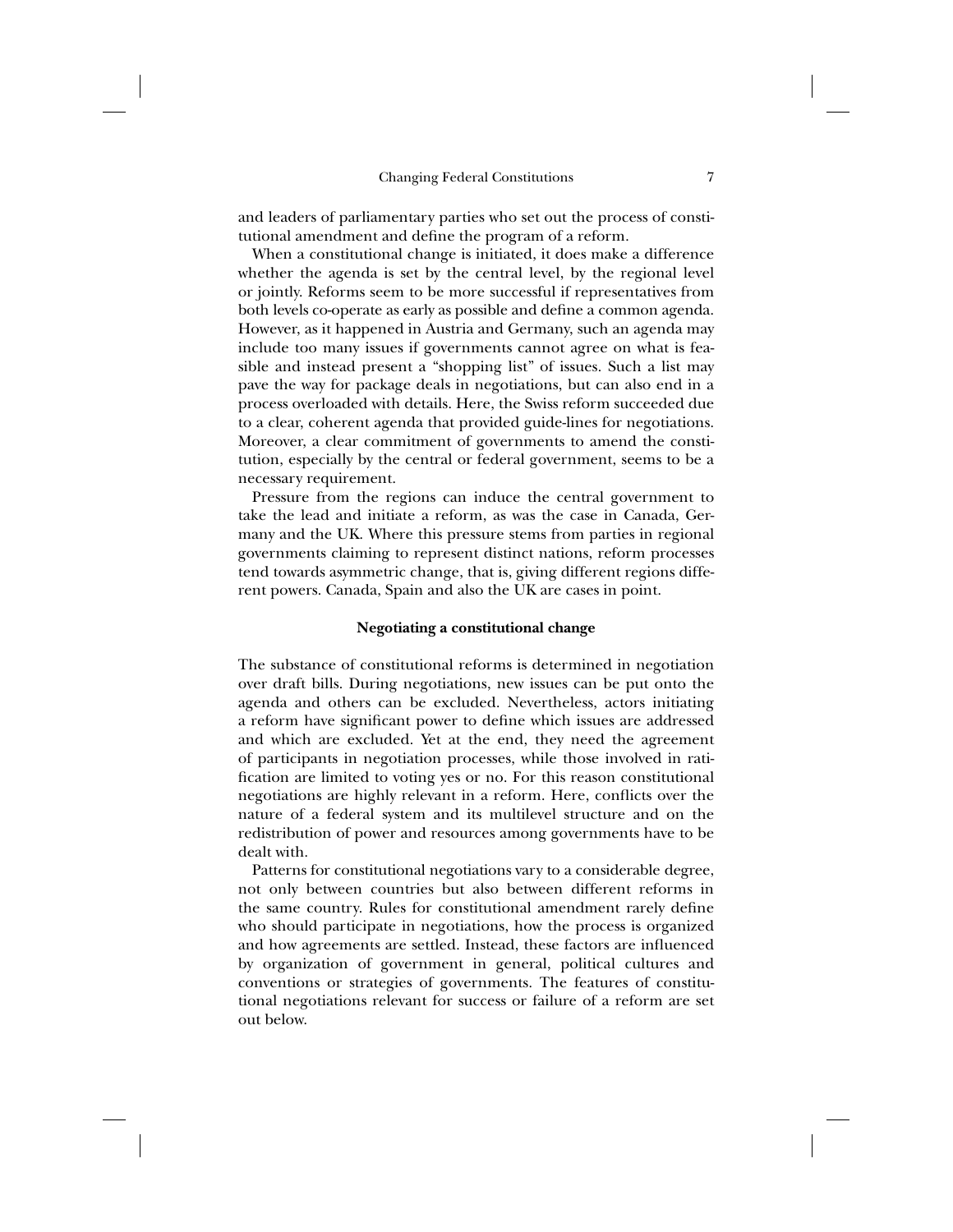#### **Who gets to sit at the table?**

First, the *inclusion or exclusion of representatives* participating in negotiations is of crucial importance. The literature usually lists participants as members of committees or constitutional conventions or assemblies (Elster, 1995; McWhinney, 1981: 27-36). The case studies in Benz and Knüpling, 2012, lead us to add two more types: commissions and conferences. These four basic types can be characterized as follows:

- *Committees* are established either by parliaments or by executives. In the first instance, they include members selected by parties in parliament, usually in proportion to the number of their seats. In the second case, civil servants and experts from central and regional governments elaborate a constitutional reform. Parliamentary committees often negotiate on constitutional amendments. Executive committees may be created to de-politicize negotiations. They prepare proposals for amendments and thereby define the agenda for legislation, before political parties or governments formulate their positions.
- *Commissions* include members from parliament and government. In Germany a commission used in constitutional negotiations reflected the structure of the legislature, while in Belgium it mirrored the strong role of political parties in parliament and government. Commissions are usually de facto mirrors of the lines of conflicts in the legislature.
- *Conferences* are meetings of members of governments. This category stands for an intergovernmental mode of negotiations that we often find in federal systems. In Canada, it was used to finally negotiate the Charlottetown Accord. In Switzerland, intergovernmental conferences guided and controlled the work of a committee of experts.
- Conventions constitute more inclusive negotiations. In addition to representatives of parliaments and governments from the different levels, civil society organizations are invited to participate. While usually recommended for constitution-making, conventions are rare for constitutional amendment. Austria and Scotland used this form. Conventions extend the number of actors with different interests involved in negotiations and raise expectations for reform.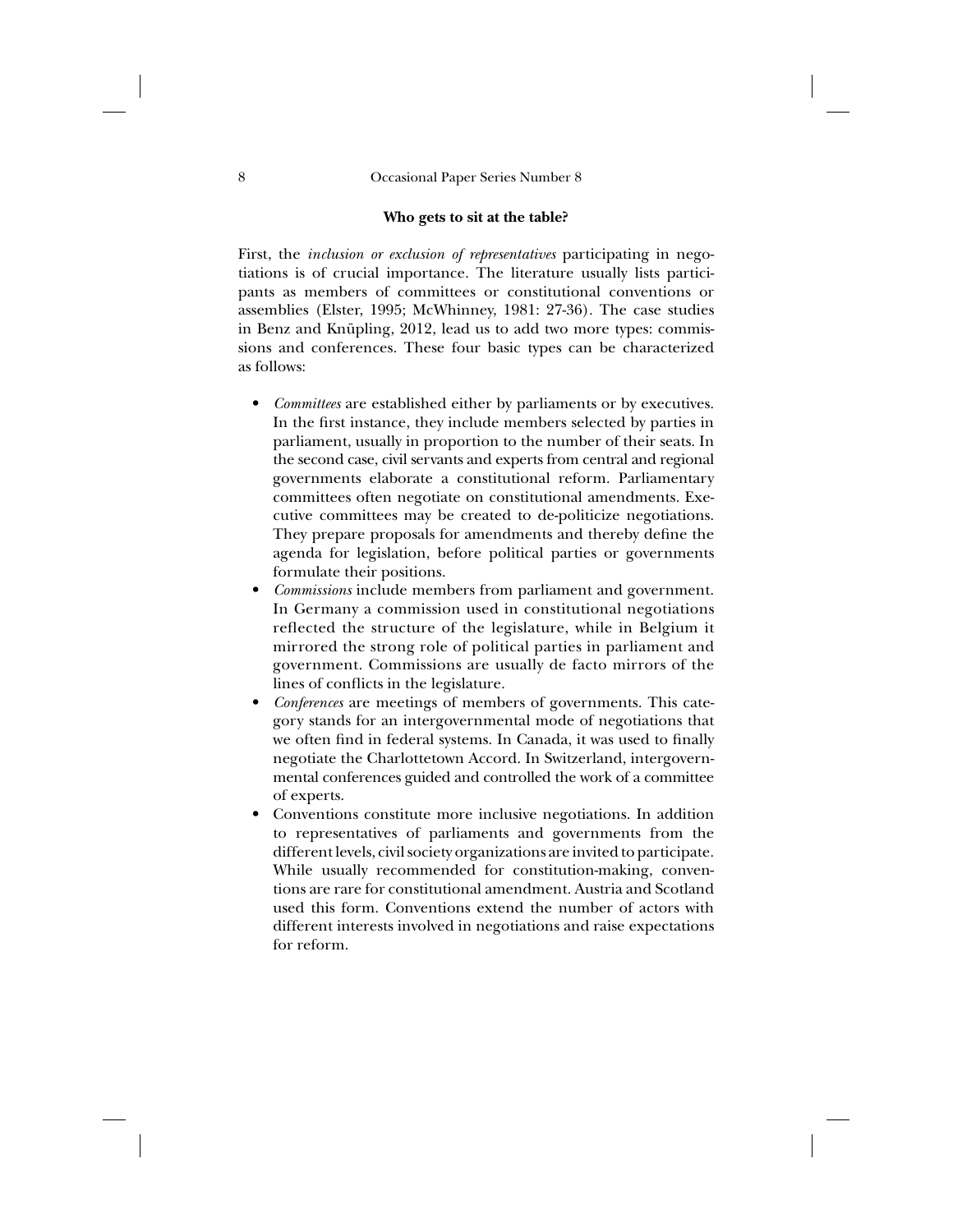# Changing Federal Constitutions 9

|            | Parliaments       | Governments                         | Civil Society |
|------------|-------------------|-------------------------------------|---------------|
| Committee  |                   | Canada, France   Italy, Switzerland |               |
| Commission | Belgium, Germany  |                                     |               |
| Conference |                   | Canada, Switzerland                 |               |
| Convention | Austria, Scotland |                                     |               |

Table 1: Varieties of constitutional negotiation bodies

As table 1 shows, different types of constitutional negotiations can be combined in a reform process. This was the case in Canada and in Switzerland where negotiations took place in different forms and where they had been opened to participation of civil society organisations and – in Canada – to individual citizens.

#### **Modes of negotiation**

The type of organization selected for preparing proposed amendments influences the mode of negotiation. According to theories of negotiations, we can distinguish between *distributive bargaining, integrative bargaining* and *arguing* (Benz, 2007). In *distributive bargaining,* actors pursue their individual interests, stick to their negotiation positions and try to achieve their claims as best as possible. Typically, these negotiations end up with package deals allowing each side to win in one issue area by exchanging concessions on others. *Integrative bargaining* is defined by similar behaviour of actors but here they are willing to make mutual concessions on an issue in order to come to a compromise. If actors negotiate in the *arguing* mode, they aim at a consensus.

In reforms to the multilevel organization of a country, governments and parties tend towards redistributive bargaining, whereas experts from the executive or from the academic sector and representatives of civil society organization are more likely to search for compromises or negotiate in the arguing mode. This would mean that commissions and conferences tend towards distributive bargaining and committees and conventions support integrative bargaining or arguing. However, such a conclusion is not supported by empirical evidence.

# **Using different structures for negotiations**

The case studies covered in this paper reveal another significant feature of constitutional negotiation. Seldom do negotiations take place only in plenary meetings of the different types. Consequently, different modes of negotiation emerge in the specific arenas.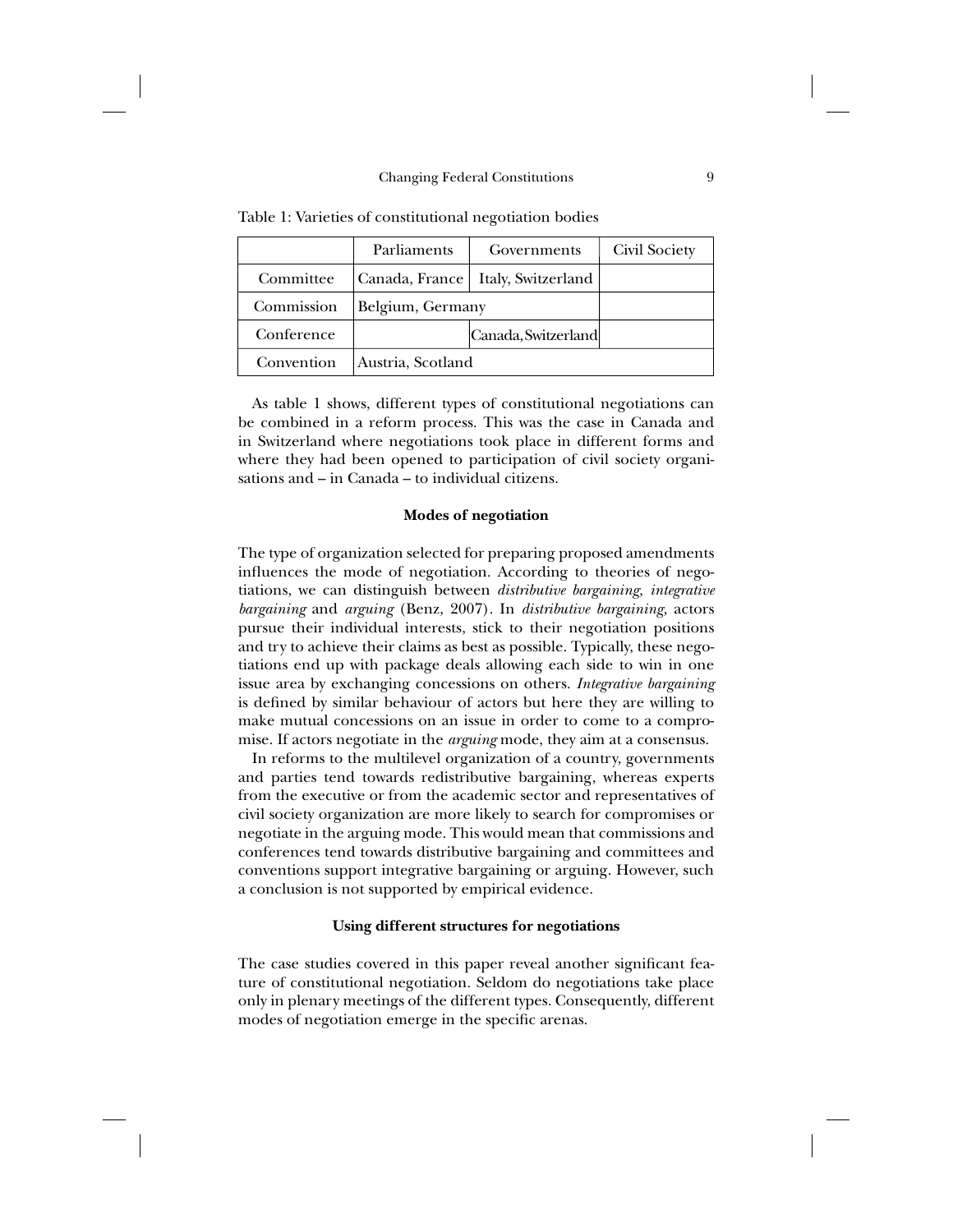The following lines of differentiation seem to be particularly important:

Along *sectoral* lines, arenas of constitutional negotiations are regularly divided into sub-committees. They are set up to work on specific matters and to elaborate specific final proposals. Sub-committees often aim at compromises.

When considering *membership,* negotiations can be differentiated into arenas with different types of actors. In Canada and Switzerland we find parliamentary committees as well as conferences of regional government leaders. This separation of particular groups of actors allows for different modes of negotiation to emerge. In contrast, if a plurality of actors come together in commissions or conventions, political party orientations or interests of governments are likely to prevail in processes of distributive bargaining.

Moreover, the *territorial* structures of a country can be reflected in constitutional negotiations. Actors can form coalitions of central/ federal or of regional representatives. In Germany, for instance, the *Länder* governments coordinated their positions in the negotiations on a modernization of the federal systems in separate meetings before the commission met in plenary. Processes of negotiations can be also organized both at the central/federal level and at the regional level (see Nadia Verrelli, 2012, for Canada). Moreover, regional interests can be included in symmetric or asymmetric ways. The second alternative can be found in the UK, where distinct processes of constitutional change were organized for Scotland, Wales and Northern Ireland (see Mitchell, 2012). A territorial structure of negotiations can reinforce distributive bargaining, but at the same time it reduces the complexity of conflicts making them better manageable in package deals (for example, see Hofmann, 2012).

A further aspect distinguishing patterns of constitutional negotiations has to do with the role of *experts*. Experts have been included in all major reforms in federal or federalizing systems. They can be member of committees, commissions or conventions, but usually not of intergovernmental conferences. More often than not, they participate in hearings or provide expertise on particular issues. Experts can come from the academic sector, from departments of central or regional governments, or from private interest organizations.

As the case studies above indicate, experts are more influential if they can informally but continuously communicate with participants in negotiations. Moreover, they are better able to contribute in suborganizations than in official negotiation arenas where they compete with politicians for attention of media.

While political *leadership* is important in constitutional negotiations, it is rare to find heads of governments who engage in constitutional reforms in federal systems. Pierre Trudeau, who in the early 1980s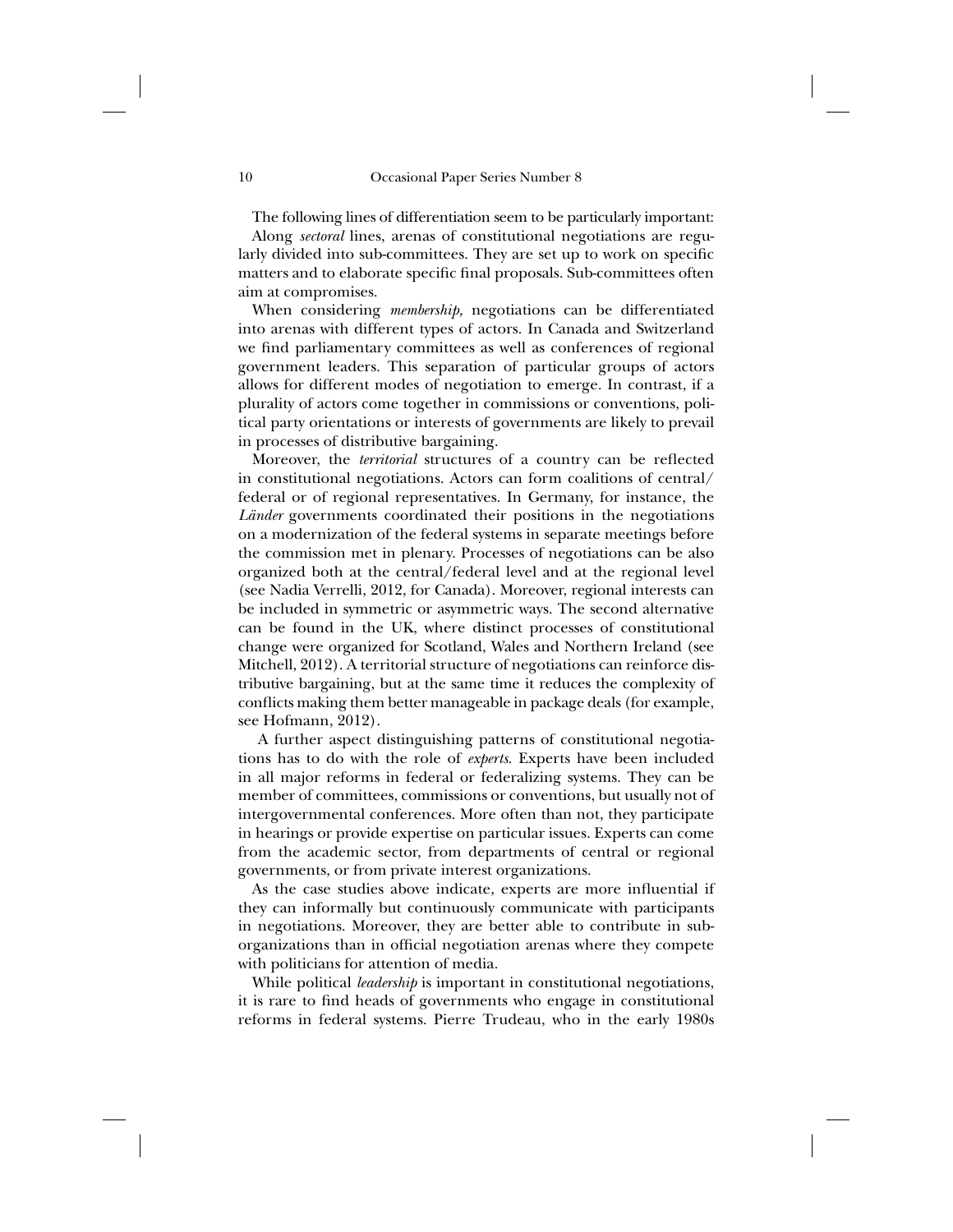fought for the "patriation" of the Canadian constitution, and Tony Blair, who started with an ambitious reform agenda including devolution of the United Kingdom, were exceptions. In constitutional negotiations, ministers or leading members of political parties chair the meetings and moderate processes. They play an important role in managing political conflicts, especially in final stages of the process. In earlier stages, they initiate, organize and coordinate the work of different groups. Chairpersons in constitutional negotiations need both political skills and management capacities in form of an effective secretariat. Their effective power largely depends on a combination of neutrality and competence in constitutional law.

#### **Changing the processes of negotiation**

Beyond the differentiation of structures, patterns of constitutional negotiations can also be distinguished according to *particular features of processes.* Three deserve mentioning:

- First, negotiating bodies can meet in *public or private.* Commissions and especially conventions are usually open to the public, whereas committees and conferences most often hold closed sessions. Negotiations can alternate between public and private meetings in the course of the reform process. For example, the new system of "new fiscal equalization" in Switzerland was increasingly opened to the public with the consequence that debates became more specific and interest groups or citizens could respond to amendment proposals (Freiburghaus 2012). The German commission excluded the public when it dealt with fiscal issues. However, the effect of public negotiations depends on the context. It seems to be necessary to open processes to the public in the very early stage of a reform, be it in form of a convention (as in Scotland) or parliamentary committees consulting with citizens (as in Canada).
- Second, different processes have different timetables. Negotiations organized in various arenas can proceed simultaneously or sequentially. Usually we find a sequence of plenary meetings, followed by work in sub-committees, and final discussion and decision in the plenary. Therefore, a reform that takes place in several steps, as described by Anton Hofmannfor Germany (Hofmann, 2012), has some advantages. However, splitting up negotiations on the reallocation of powers and negotiations on financial issues allows participants to postpone controversial matters to a later stage, with the consequence that a constitutional reform likely ends as an unfinished project. The Swiss experience with a sequential organization of the reform seems to be more promising. Here, the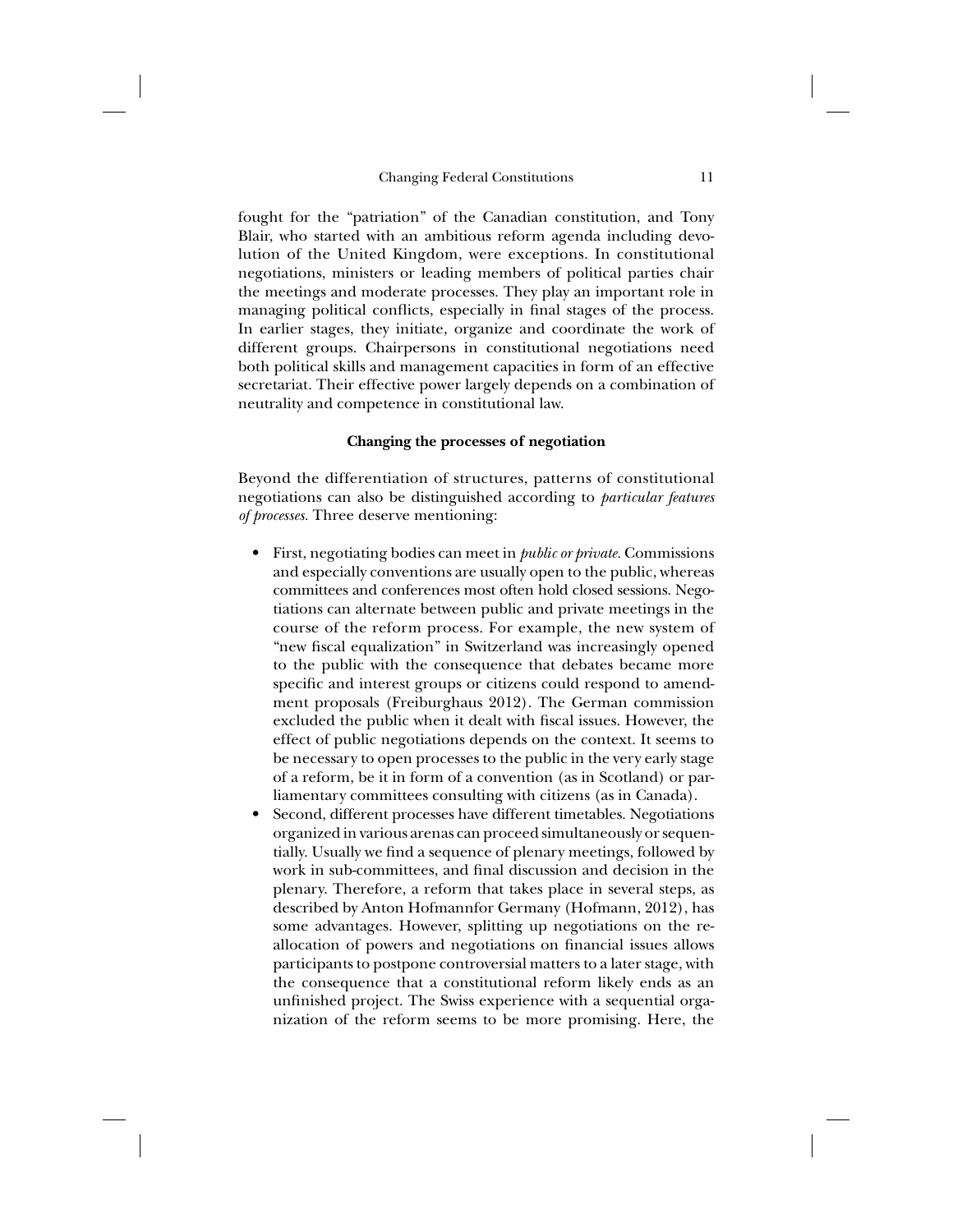principles of the reform were negotiated and decided in a first stage, with the further process being concentrated on the implementation of these principles.

• Third, negotiations are often supplemented by consultation with interest organizations or citizens. While negotiations aim at an agreement, consultations are about the gathering ideas and opinions or about convincing citizens. In Canada, the Charlottetown process provides an instructive example of various ways to consult with citizens or associations. Here, the government organized conferences and invited citizens to issue opinions either by mail or telephone. However, as a number of studies has revealed (Kincaid and Cole, 2011), citizens and their representatives in associations often issue ambivalent opinions on territorial structures of a political system. While demanding decentralization in general, they often argue for centralization when it comes to powers favourable to their particular interests, or against it when it does not favour them.

### **Making negotiations effective**

As Keith Banting and Richard Simeon once wrote, "constitutionmaking is a continuation of politics by other means; it involves not a radical break but an extension and often an intensification of normal processes" (Banting and Simeon, 1985: 17). In constitutional change, this often implies that negotiations hardly differ from usual patterns of politics and policy making. As a consequence, distributive bargaining between parties or actors in intergovernmental relations prevails, and more often than not, these actors are more interested in their day-today affairs than in constitutional rules.

In federal and regionalized states, such patterns of negotiations are prone to end in the "joint-decision trap" (Scharpf, 1988) which at best allows agreements on marginal changes of the existing constitution. Integrative bargaining and arguing on constitutional principles and norms have a better chance to evolve if multilevel constitutional negotiations clearly differ from politics as usual.

At first glance, constitutional conventions seem to provide a best form to separate constitutional and normal politics. But as the Austrian example proves, this is not necessary the case. A convention can either be exploited by parties as an arena for playing their political games, or it can turn into a venue for more or less academic discussions which are ignored by those holding power in the legislative arena.

Strategies other than conventions have proved to be more effective in this regard. In general, highly differentiated patterns of negotiations are less threatened to be drawn into usual politicking, while they also provide feedback from constitutional negotiations into political processes.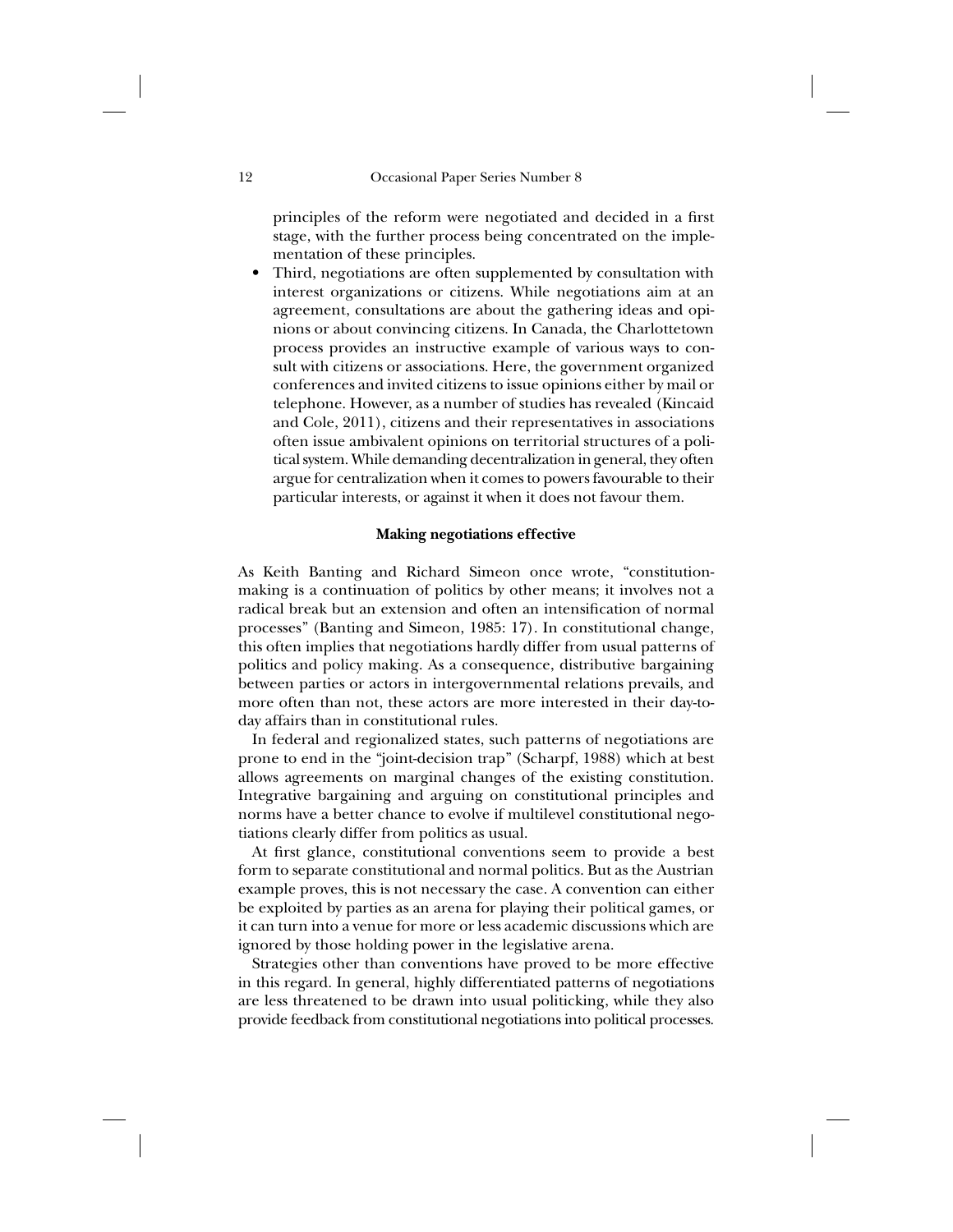Again Switzerland and Canada provide cases in point, to a certain degree also Germany and the UK. Contrasting examples of less differentiated constitutional negotiations are presented in particular in the case studies on Belgium, France, Italy and Austria. These are exactly the countries where federal reforms or decentralization failed, had limited effects or turned out as not appropriate to stabilize the federal or federalizing system.

# **When is ratification likely to succeed?**

The fate of a constitutional reform is decided during the formal procedure, when proposals elaborated in constitutional negotiations are to be ratified and passed as a law amending the constitution. The term ratification means that negotiated results rarely are modified during processes of formal legislation. Parliaments can still revise any draft bill on a constitutional amendment, but usually these modifications concern merely limited aspects. When amendment bills have to pass by referendum, the people can only accept it or reject it.

This power in ratification processes is assigned by formal amendment rules defined in existing constitutions. Rules may determine who has the right to initiate a reform and they may protect particular elements of a constitution from being changed, but their main content establishes the basic provisions of the ratification process.

Interestingly, we cannot identify a particular pattern of amendment rules in federal systems. When unitary states change their territorial organization, decentralize powers or revise the relations between central and regional or local governments, they regularly give governments or citizens in lower level jurisdictions a right to decide, often in consultative or binding referenda. In federal systems, representatives of regions usually have veto rights in second chambers, whereas regional parliaments or citizens in regions have a say only in some states (Kaltenborn, 2012, and Closa, 2012).

As Carlos Closa (2012) shows in his study of different countries, amendment rules matter. However, neither the length or stability of formal constitutions nor the frequency of amendments can be explained by differences in these rules. Certainly, we should not underrate their effect on the legitimacy of constitutional change.

Amendments can affect negotiations indirectly (Kemmerzell and Petersohn, 2012). Actors elaborating the drafts of a constitutional reform have to anticipate potential hurdles in ratification, in particular the opinions of those veto players who threaten to reject a proposal. Anticipating a veto is easier when national parliaments and second chambers ratify the amendments, because representatives of these institutions regularly participate in negotiations and speak for their party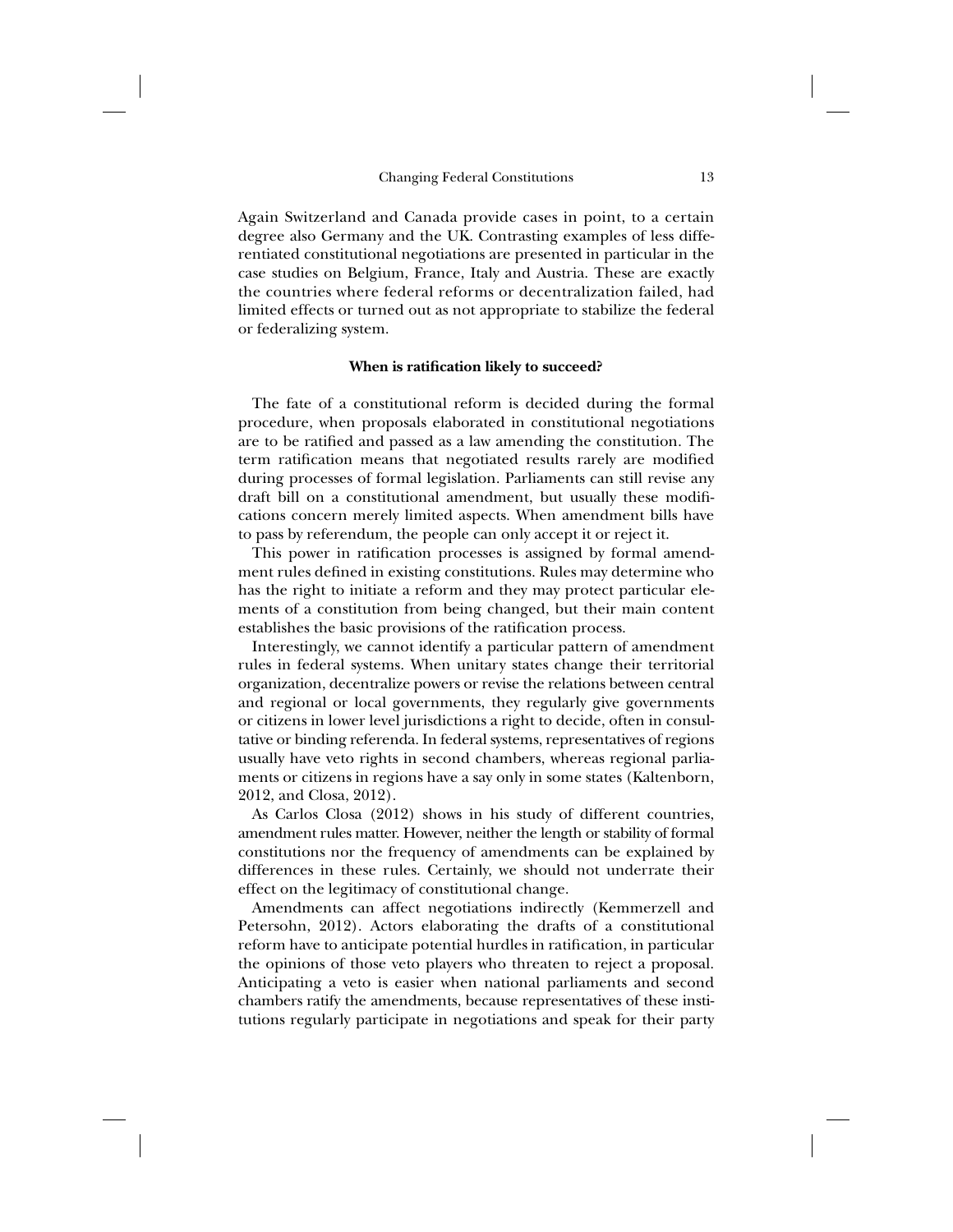or institution. It is much more difficult to predict the responses of regional parliaments, let alone those of citizens in a referendum. If they have veto rights in constitutional legislation, the prospect for success or failure of reforms clearly depends on how regional parliaments and civil society associations are included in constitutional negotiation or consultation. Moreover, public debates on reform proposals seem to be essential in order to convince politicians and citizens. In these debates, proponents of a reform are in a better position if they can explain that results of constitutional negotiations are based on reasons rather than on a compromise or a package deal brokered in partisan political or inter-governmental distributive bargaining.

#### **Constitutional evolution**

Both modes of change – constitutional reform and constitutional evolution – complement each other and are linked in different ways (Behnke and Benz, 2009; Héritier, 2007). Reforms can prove ineffective and powerful actors who feel they have lost can try to obstruct the application of new constitutional rules. On the other hand, failed ratification of amendment bills need not end in a blockade but can induce "implicit" change (Voigt, 1999: 145-176) guided by agreements on normative frameworks or on perceived problems elaborated during constitutional negotiations.

The effects of constitutional reforms usually take time to develop. Constitutions have constraining and enabling effects on governance and policy-making, but they never determine out-comes. Furthermore, the effective constitution consists not only of written rules but also of a constitutional culture. For both reasons, practice needs to be adjusted to new rules. More often than not, new problems emerge which may trigger disputes about the interpretation or application of constitutional amendments.

For example, reforms aiming at a "watertight" separation of powers can prevent necessary coordination of policies between levels required to cope with interdependent tasks. For this reason, the federal government in Germany had to circumvent the constraints of a new rule prohibiting intergovernmental cooperation in education policy and child care when it wanted to support *Länder* and local governments in these policy fields. Also, the distribution of resources often turns out to be insufficient after powers have been decentralized, as illustrated by a number of the case studies. Intergovernmental relations tend to continue according to standard operating procedures set in stone during a longer history.

That intended results of a political decision differ from the real impact has been recognized in policy science for a long time. What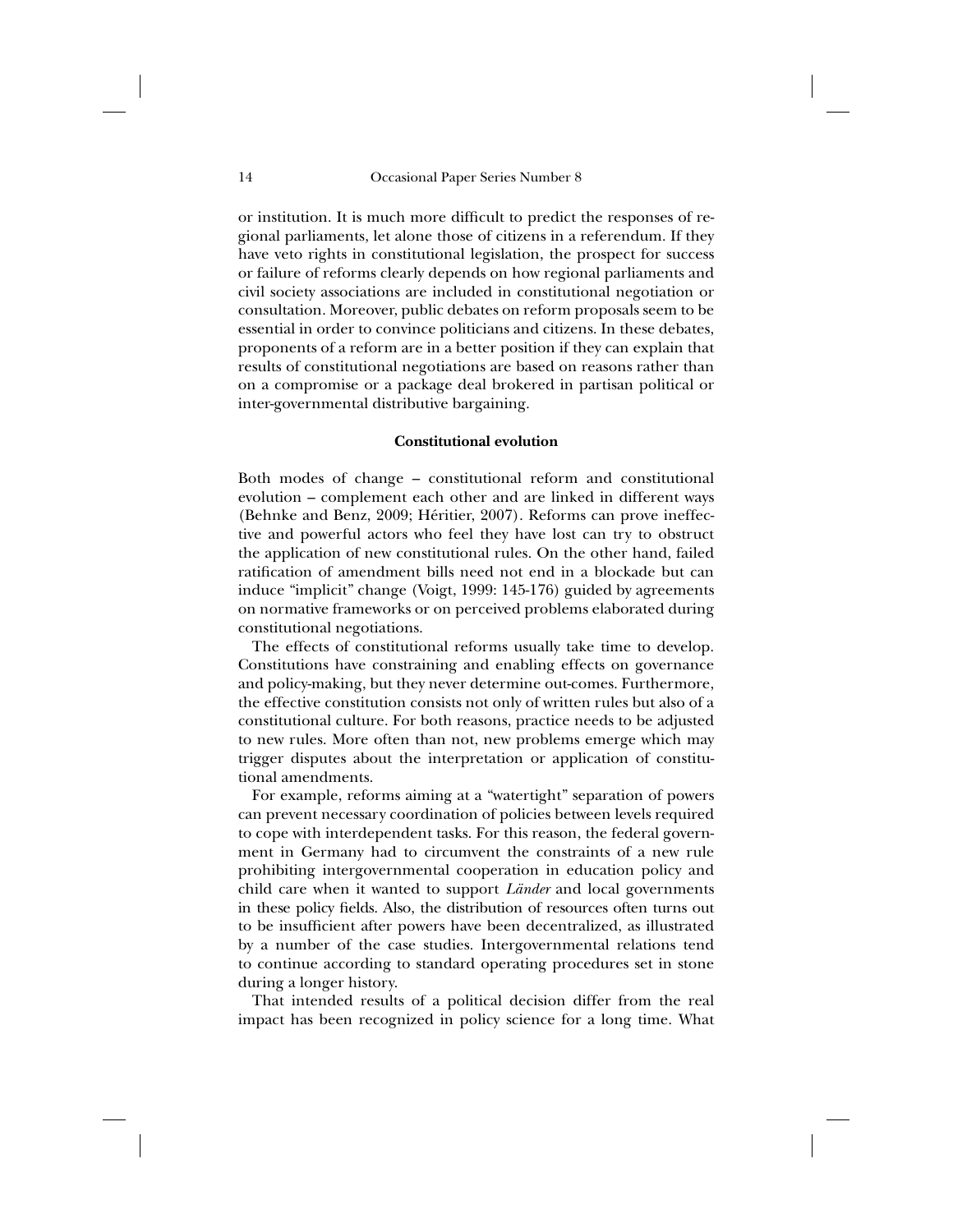has not been appropriately considered is that failed decisions can have impacts, as well. Given the dynamics of federal systems or multilevel government, constitutional evolution after a failed reform deserves particular attention. In one type of outcome, evolution can gain new momentum by a negotiated agreement on a reform concept even if it is voted down in ratification. In another outcome, evolution can also be driven by the need to cope with the consequences of an imminent refusal to accept or implement constitutional change.

Canadian federalism after the failed Charlottetown referendum represents the first type. The deadlock caused by this out-come could have ended in the secession of Quebec. (Adam and Fournier, 2012). But after this alternative had been voted down by a narrow majority of Quebeckers, federal and provincial governments realized the pressure to change the federal constitution by "non-constitutional means". The principles and proposals formulated in the Charlottetown Accord provided guidelines for the decisions and the incrementally changing practices of governance. However, there are also limits and problems of such a mode of federal change, in particular the widening discrepancy of the written and effective constitution.

Federal constitutional reform in Austria ended without any agreement on amendments. The Convention failed to draft a proposal and the ratification procedures never started. In response to this deadlock, the federal government initiated work on a consolidation of the complicated constitutional law and tried to implement reforms in public administration and the court system. In this way, political pragmatism prevailed while the Convention became a "negative reminiscence" (Konrath, 2012) to justify this approach to federal change.

In view of the risks of federal constitutional reforms, pragmatic ways of shaping constitutional evolution seem of utmost relevance. On the one hand, "implicit constitutional change" can be advanced by "adaptation through experimentation" (Bednar, 2011) which later can be transferred into constitutional amendment. On the other hand, constitutional negotiations can pave the way for incremental change by constitutional or non-constitutional legislation, if ratification of an ambitious reform fails. However, such a strategy would require an organization of negotiations supporting arguing, the creation of legitimacy for reform ideas or proposals by public consultation, and a longterm perspective of federal constitutional policy.

# **Conditions influencing constitutional change**

The variety of patterns of constitutional change in federal and federalizing systems can be explained by the different conditions influencing reform processes and evolution. In addition, events in the national or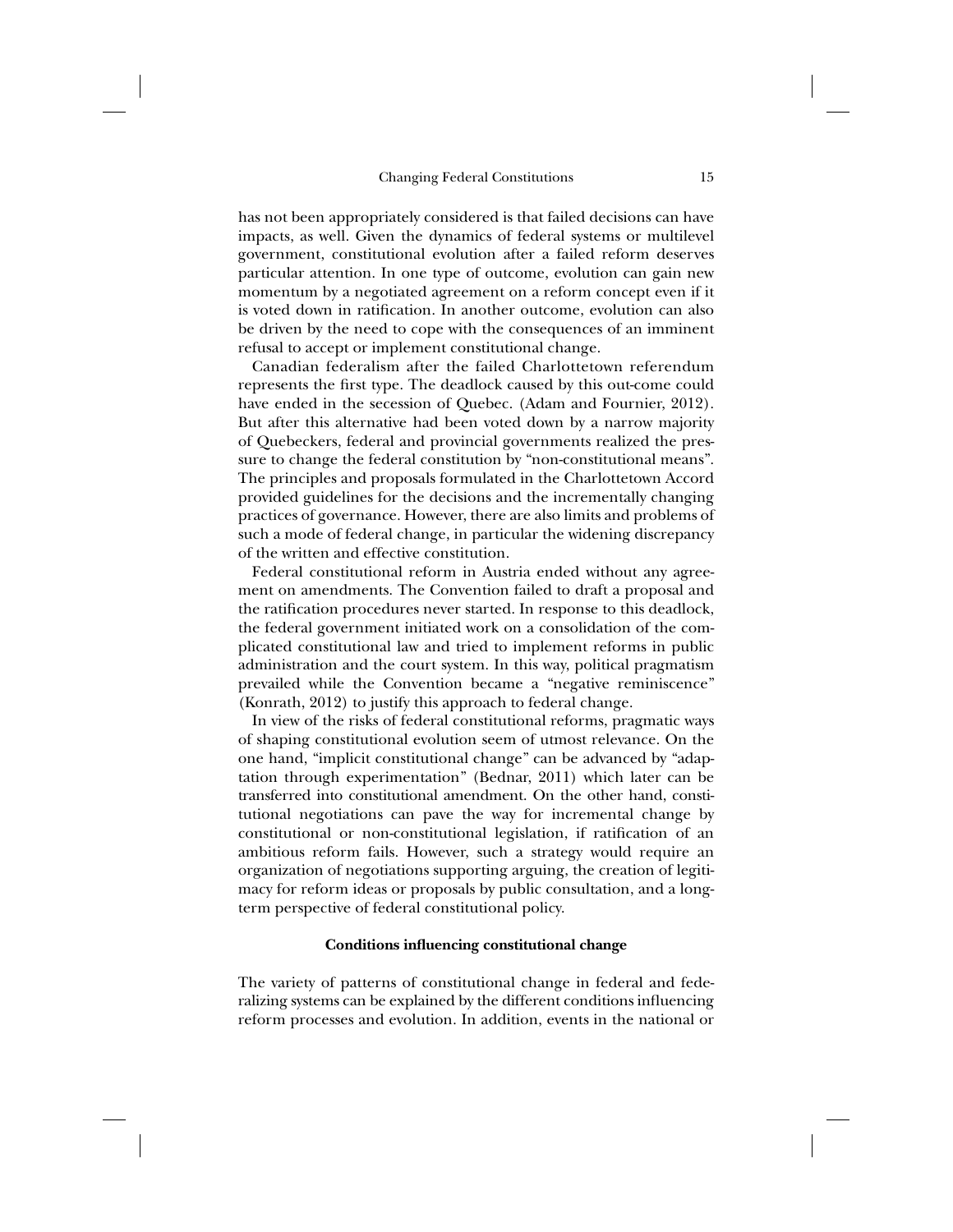international contexts may impact on federal change. Finally, constitutional reforms have their own history. Later reforms sometimes built on earlier reforms which had continuing effects on agendas, substance and outcomes on ensuing constitutional debates.

In the national context, Richard Simeon pointed out historical legacies, society and democracy and the broader political system (Simeon, 2009: 249). All three conditions can be observed as relevant in the cases mentioned above. Here are some illustrating examples:

The history of a country influences constitutional change. Theories of institutional change call attention to path dependency, which is clearly visible in constitutions concerning the multilevel organization of government (Obinger, et al., 2005; Pierson, 1995). Decisions taken during times when a multilevel order of government evolved, later became entrenched in institutions that provided a power base for particular interests. Some years ago, Gerhard Lehmbruch used this theory to explain the rather stable constitution of German federalism (Lehmbruch, 2002).

The story of French decentralization illustrates this aspect, too (Le Lidec, 2012). Here, the way the Senate is elected gives representatives of small communes a veto power against the creation of more efficient decentralized structures. The Austrian constitution may be an extreme case of intransigence of constitutional law, but other federal constitutional reforms, too, are made difficult by the legacies of history and the increase of interdependent rules. History also results in combinations of sometimes incompatible, sometimes reinforcing structures that are difficult to change without a complete overhaul of the political system. The Canadian Senate in a decentralizing federalism, the German *Bundesrat* in a party democracy made up of competitive parties, or asymmetric regional autonomy in Spain, Italy and the UK are only the most obvious examples.

Also, societal conditions must be considered when comparing federal constitutional reforms (Banting and Simeon, 1985). In multinational countries, the basic challenge is to meet the demands of regionally concentrated "distinct societies." Here, citizens and regional parties mobilize against the power of the central government, press for constitutional reforms and regularly demand fundamental changes to the political system. As a consequence, the level of conflict, the attention of the public and the intensity of discussions is higher than in homogeneous nation states. Reforms are framed as politics of identity, and distributive conflicts between governments are eclipsed by value conflicts within society.

The broader political system sets important conditions for constitutional change. Consensus democracies imply different patterns of policymaking and a different culture of managing conflicts than majority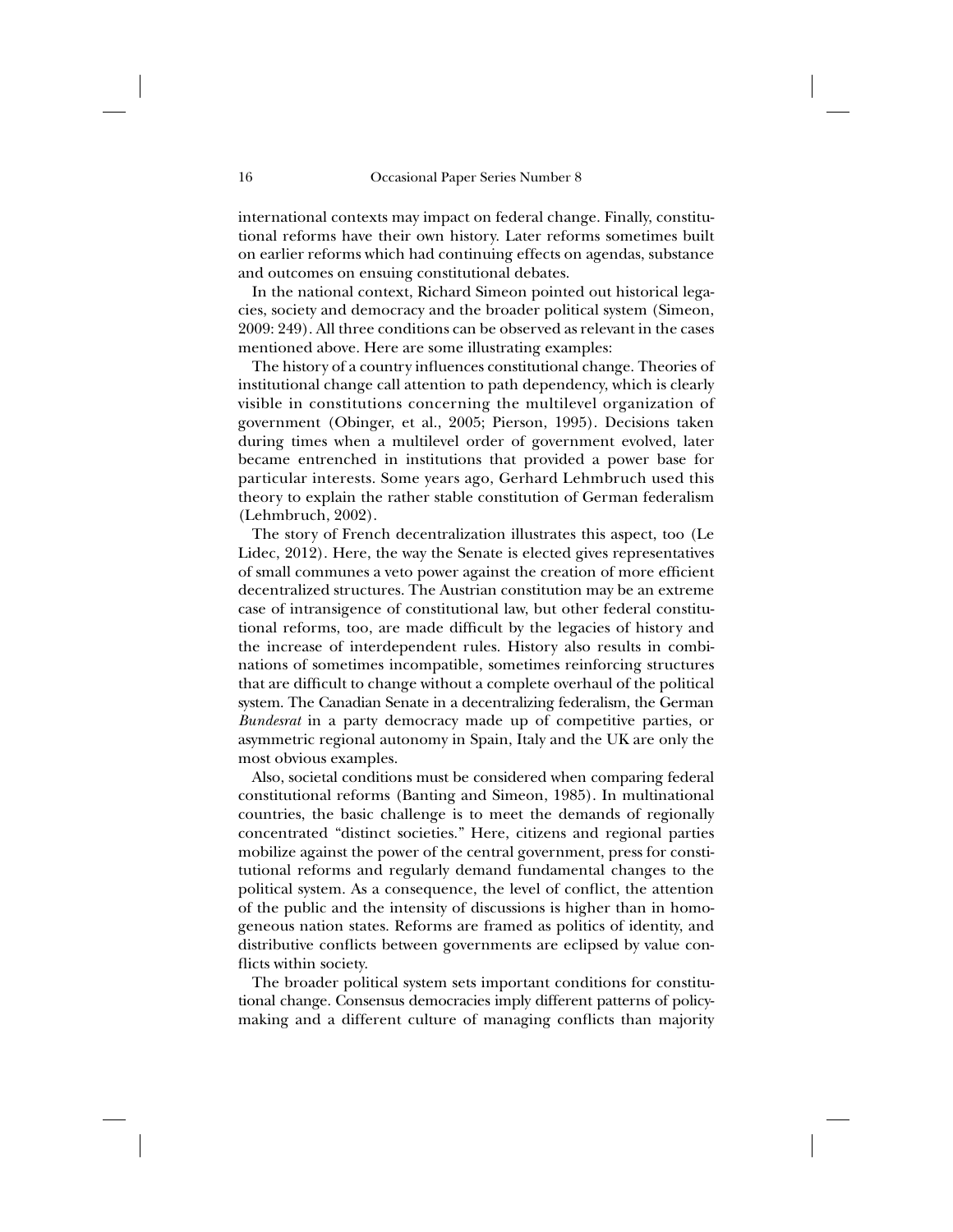democracies (Lijphart, 1999). The Swiss case stresses that the long experience of consensual policy-making has contributed to successful negotiations on a reform of the federal system. The contrasting case is Belgium, also a small country with a tradition of consociational democracy, where, after the process of federalization by means of constitutional policy had come to a halt in the 1990s, the confrontation between the regional parties until recently prevented a consensus on a reform the state necessary to hold the federal system together.

In majority democracies, party competition can be moderated, but never restrained by the political leadership of heads of government. In France, decentralization resulted from reform projects of presidents who defined the political agenda, but could not manage conflicts on details of the multilevel organization of the state. In Canada, the UK and Italy, prime ministers played a similar role in a democracy characterized by party competition, majority rule and a strong executive in the parliamentary democracy.

Beyond these enduring conditions, the chances for a reform to succeed very much depend on favourable circumstances. Such situations could be elections bringing about a change in parliamentary majorities, massive protests of groups in society, the success of regionalist parties, or changes in the international environment (such as the significant steps in European integration we saw in the 1990s). These conditions can create, if not a "constitutional moment" (Ackerman, 1991), that is, a transformative situation which gives rise to a new paradigm of governance and federalism, then at least a "window of opportunity" (Kingdon, 1995), a situation favourable for a major change in institutions and policies.

However, experience tells us that dramatic changes or revolutions usually cause more stability than change. German unification caused high expectations for a reform of the state, in particular for the federal system, but the constitutional negotiations ended with minimal constitutional amendments, which Charlie Jeffery rightly characterized a "non-reform of the federal system" (Jeffery, 1995). Likewise, governments struggling with a severe economic crisis can hardly manage to carry out a comprehensive constitutional reform and may reduce changes to rules such as a law restricting government indebtedness or modify powers to raise revenues. However, the perception of an incremental economic decline can mobilize political support for a reform (Freiburghaus 2012).

Finally, previous reform attempts constitute a frame of reference for later reforms. Failed reforms can create a negative consensus on what should be avoided in future. A good example is the intergovernmental process ending with the Meech Lake Accord in Canada; and the Austrian Convention seems to play a similar role in current debates. Failed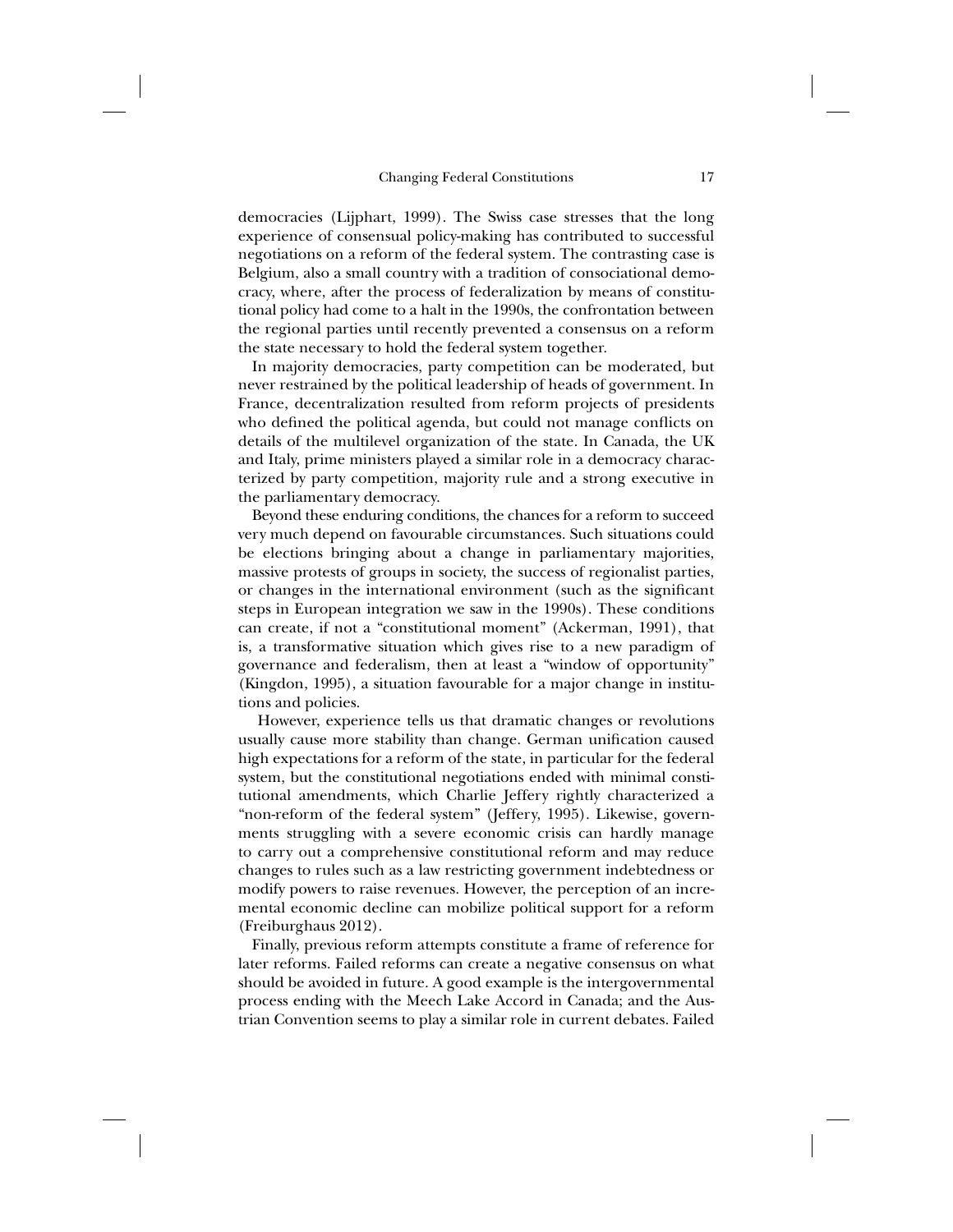reforms which ended after intense negotiations can also later be used as a pool of ideas and suggestions.

# **What can be learned for future constitutional policy?**

Those interested in practical lessons should avoid a simple transfer of ideas or supposed "best practices." Nevertheless, as argued above, variety does not prevent us from drawing conclusions or learning lessons. Comparative studies are the most important basis for policy learning. For this reason, we summarize some tentative conclusions for future constitutional policy in federal or federalizing states.

A first conclusion which can be derived for constitutional reform in federal or multilevel system is that attention should be more focused on an appropriate organization of negotiations rather than on rules for ratification. Formal amendment rules can never guarantee success of a reform. In contrast, negotiations not only can be shaped unilaterally by majorities in parliament or governments, or at least by agreements among federal and regional governments; they can also be decisive for the substance of amendments.

A prerequisite for the success of constitutional reform processes is a political consensus among decision-makers on all orders of government that a reform is necessary. This does not rule out that divergent visions of what a reform should look like can form the basis of a negotiation process. But there needs to be some sort of pressure – be it induced by external events or domestic factors – that motivates policy makers to embark on an often lengthy and hazardous process of constitutional bargaining.

In order to open the way to opportunities for arguing about constitutional norms and in order to avoid distributive bargaining as far as possible, constitutional policy has to be set apart from normal policy and politics. To achieve this end, there is no need to organize a convention. What is essential is to define a particular arena for constitutional negotiations, to include actors beyond those dominating intergovernmental and party politics, and to unburden the agenda from issues of normal politics and from party politics as much as possible.

As explained above, the differentiation of constitutional negotiations has advantages, if it allows different participants to participate in a heterarchical structure. A plurality of negotiation arenas can open discussions to new perspectives, it also can stimulate productive compe-tition for new ideas and thus generate innovation. However, such a differentiated structure requires a coordinating committee and effective leadership.

Political leadership is extremely important for the success of constitutional negotiations, as is the timing. If there is no political majority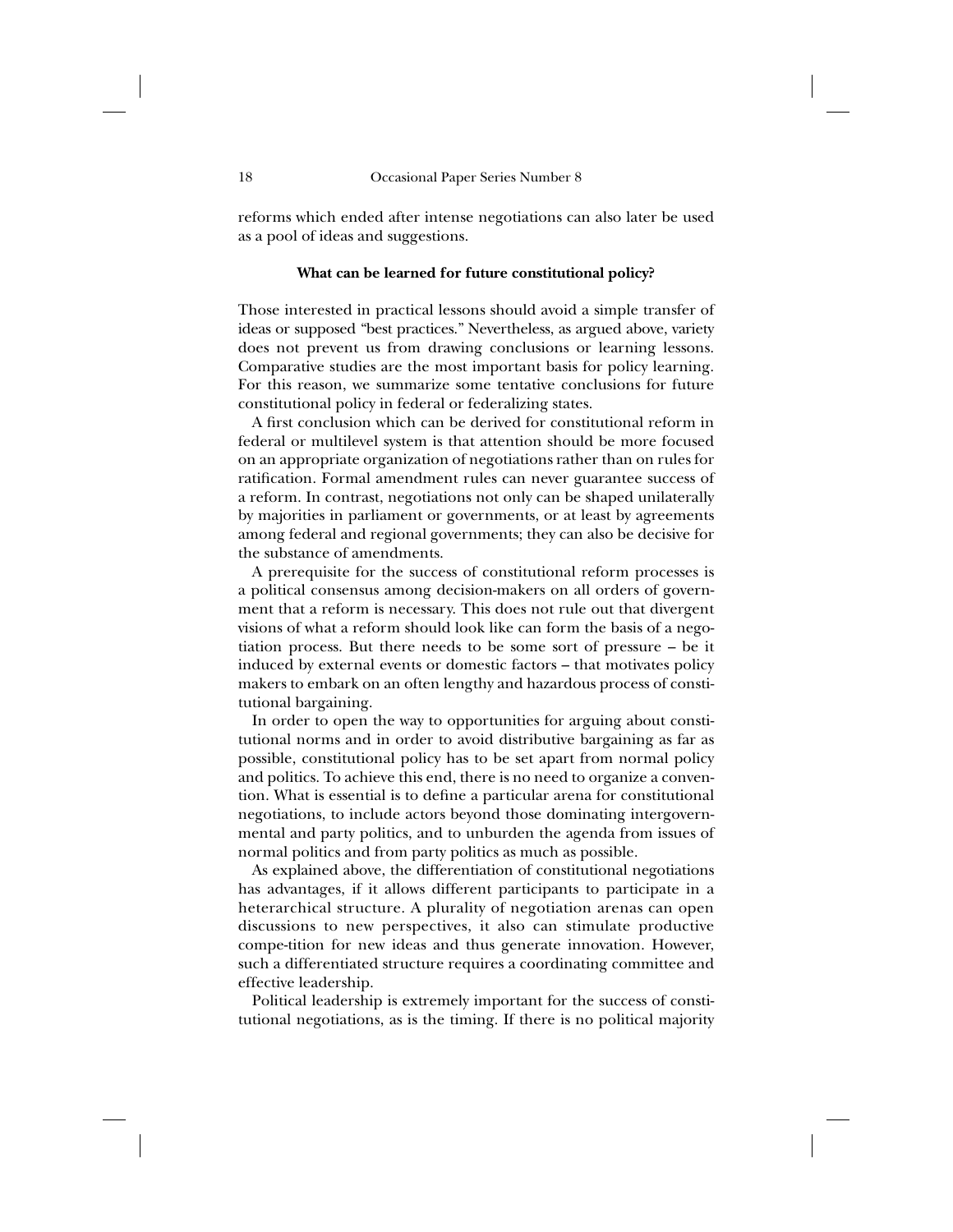in favour within the various orders of government, a reform is unlikely to happen.

Participation of representatives from civil society can support negotiations in the arguing mode. Yet the complexity of federal constitutions means that consultation rather than negotiations with citizens seems more appropriate. While early hearings in the reform process can stimulate open discussion in public but can fade out without substantive input, consultation held late in the process on negotiated proposals can give citizens the feeling that decisions are already made. For this reason, consultations at different stages of constitutional policy seem to be most effective and can increase legitimacy of constitutional negotiations.

Experts are important, and experience in the different countries reveals a variety of roles they can play. Informal communication between participants in constitutional negotiations and experts, whatever the particular form may be, is preferable to participation by experts in conventions or big public hearings.

Constitutional negotiations should not only be differentiated into particular arenas, they also should be organized in a sequence. The Swiss NFA-process provides a convincing model. Here, a first round of negotiations focused on principles and concepts for a reform. Given this narrow framework, all participants had to argue on basic norms and general interests regardless of their particular distributive interests. In the second round, concepts and principles fixed after the first sequence served as guidelines and frames of reference for negotiations. For constitutional negotiations on the territorial or multilevel organization of a state, such a manner of sequencing has significant advantages.

Effective constitutional negotiations do not guarantee that the reform proposal will pass ratification. Independent on the quality of the proposal, different factors can negatively influence politics in the legislative arena or a referendum process. For this reason, constitutional negotiations should aim at producing analyses and arguments rather than simply an amendment proposal. Negotiators should understand their role as participants in a constitutional debate which continues beyond the particular reform process.

Constitutional change never ends with the success or failure of a reform project. No reform process can solve all problems at the same time. Furthermore, constitutions evolve beyond formal amendments. For these reasons, constitutional change in federal or multilevel systems should be regarded as a never-ending task. Because this task should not be left to constitutional courts and should be fulfilled in the political process of democratic politics, continuing constitutional negotiation has to be embedded in the institutional framework of a federal system.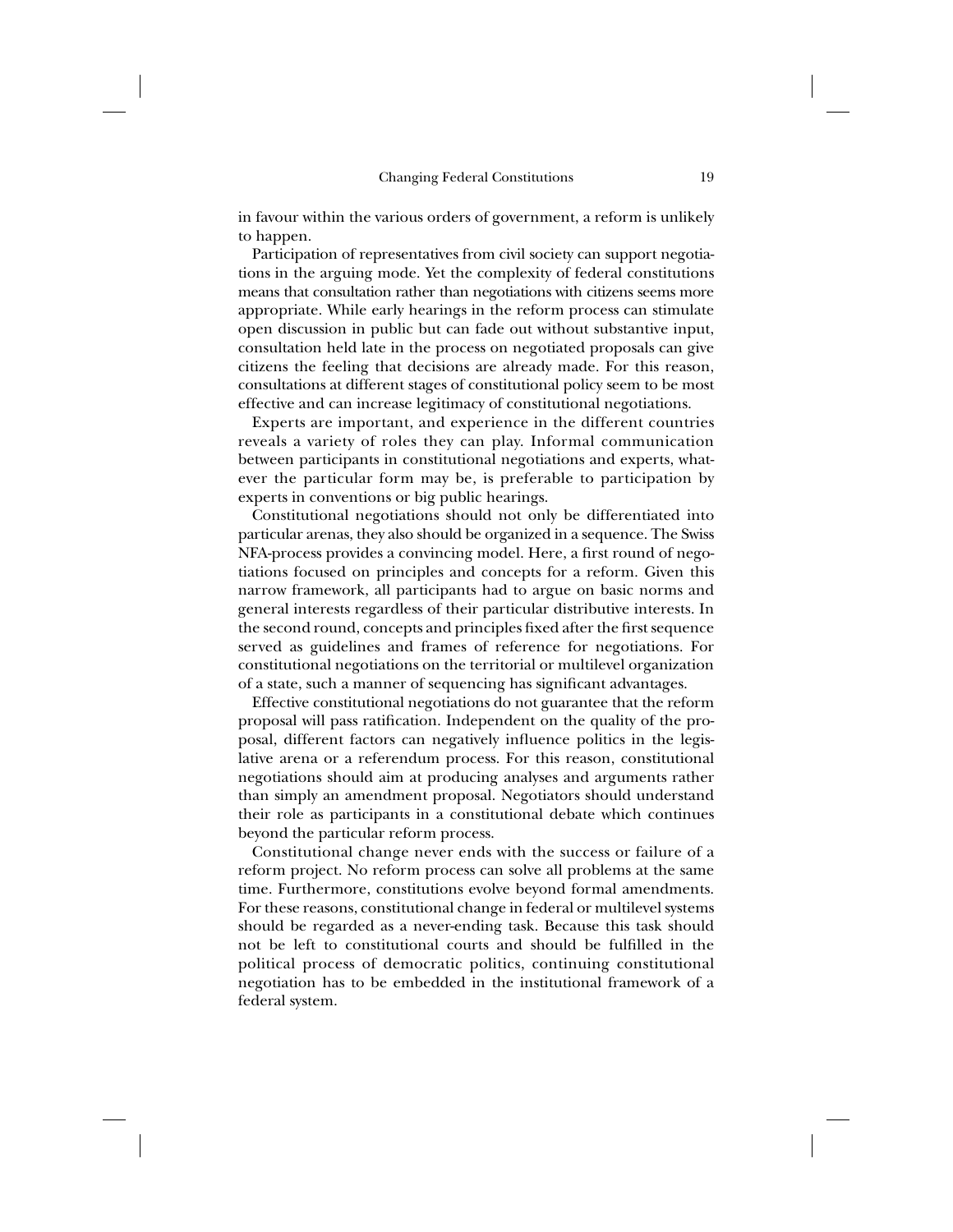#### **References**

Ackerman, Bruce, 1991: *We the People: Foundations*. Cambridge, London: The Belknap Press of Harvard University Press.

Adam, Marc-Antoine Adam and Fournier, Martin, 2012: Constitutional Change in Canada after Charlottetown, in: Arthur Benz and Felix Knüpling (eds.), *Changing Federal Constitutions: Lessons from International Comparison*, Opladen, Farmington Hills, MI: Barbara Budrich Publishers. forthcoming.

Banting, Keith G. and Simeon, Richard, 1985: The Politics of Constitutional Change, in Banting, Keith G. and Simeon, Richard (eds.), *Redesigning the State: The Politics of Constitutional Change*, Toronto: University of Toronto Press, 1-29.

Bednar, Jenna, 2011: Nudging Federalism toward Productive Experimentation; *Regional and Federal Studies* 21 (4), in print.

Behnke, Nathalie and Benz, Arthur, 2009: The Politics of Constitutional Change between Reform and Evolution; *Publius: The Journal of Federalism* 39 (2), 213-240.

Benz, Arthur, 1985: *Föderalismus als dynamisches System: Zentralisierung und Dezentralisierung im föderativen Staat*, Opladen: Westdeutscher Verlag.

Benz, Arthur, 2007: Verhandlungen, in Benz, Arthur et al. (eds.), *Handbuch Governance. Theoretische Grundlagen und empirische Anwendungsfelder*, Wiesbaden: VS Verlag für Sozialwissenschaften, 106-118.

Benz, Arthur, 2011: Escaping Joint-Decision Traps: National and Supranational Experiences Compared, in Falkner, Gerda (ed.), *The EU's Decision Traps: Comparing Policies*, Oxford: Oxford University Press, 199-216.

Benz, Arthur and Colino, César, 2011: *Constitutional Change in Federations – A Framework for Analysis; Regional and Federal Studies* 21 (4), 377-402.

Benz, Arthur and Knüpling, Felix (eds.), 2012: *Changing Federal Constitutions: Lessons from International Comparison*, Opladen, Farmington Hills, MI: Barbara Budrich Publishers.

Carlos Closa, 2012: Constitutional rigidity and procedures for ratifying constitutional reforms in EU Member States, in: Arthur Benz and Felix Knüpling (eds.), *Changing Federal Constitutions: Lessons from International*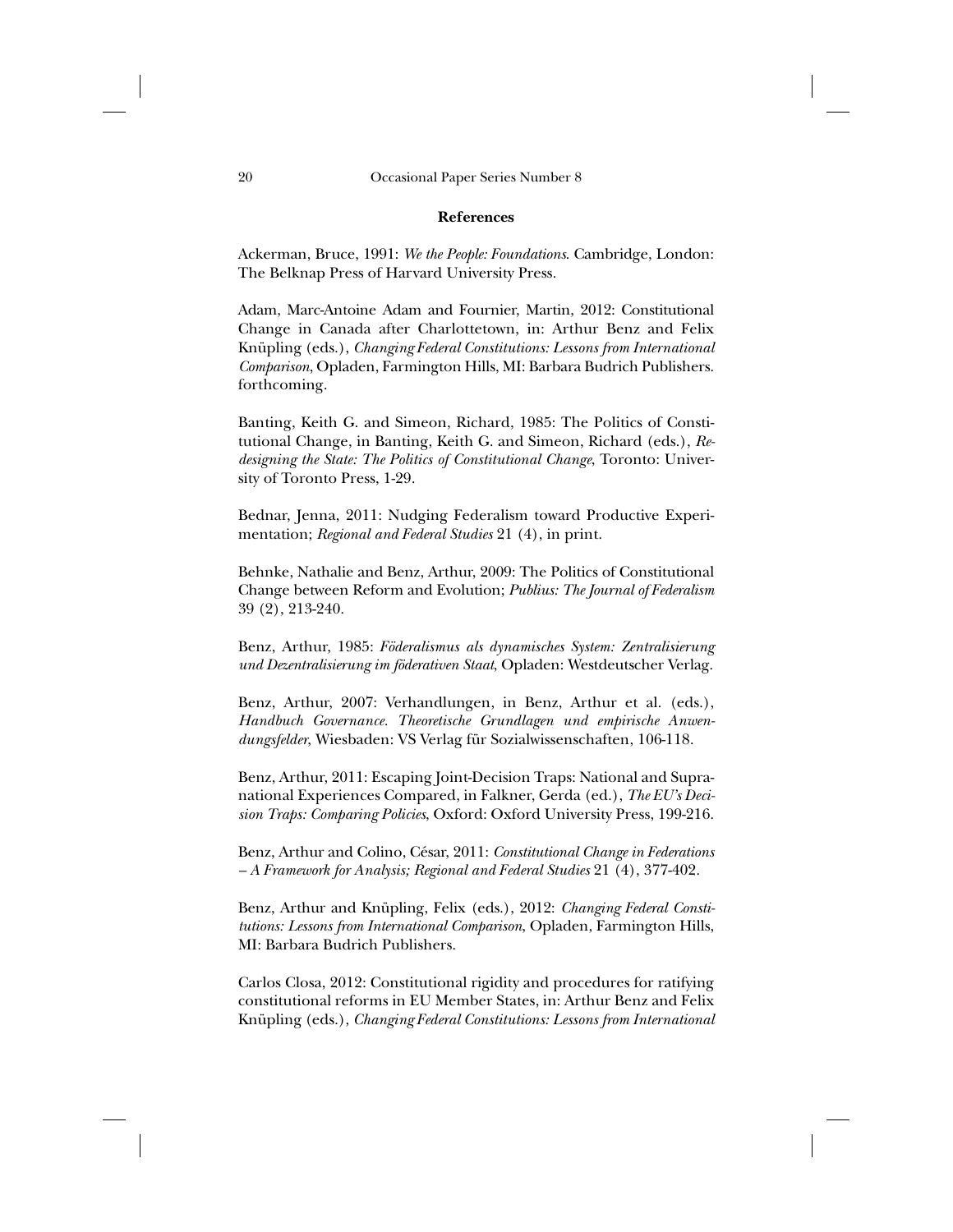# Changing Federal Constitutions 21

*Comparison*, Opladen, Farmington Hills, MI: Barbara Budrich Publishers. forthcoming.

Elster, Jon, 1995: Forces and Mechanisms in the Constitution-Making Process, *Duke Law Journal* 45 (2), 364-396.

Freiburghaus, Dieter, 2012, Renewal of Fiscal Equalisation and Reallocation of Power in Swiss Federalism, in: Arthur Benz and Felix Knüpling (eds.), *Changing Federal Constitutions: Lessons from International Comparison*, Opladen, Farmington Hills, MI: Barbara Budrich Publishers., forthcoming.

Héritier, Adrienne, 2007: *Explaining Institutional Change in Europe*, Oxford: Oxford University Press.

Hofmann, Anton, 2012: Constitutional Negotiations in Cooperative Federalism – The Case of Germany, in: Arthur Benz and Felix Knüpling (eds.), *Changing Federal Constitutions: Lessons from International Comparison*, Opladen, Farmington Hills, MI: Barbara Budrich Publishers. forthcoming.

Jeffery, Charlie, 1995: The Non-Reform of the German Federal System after Unification; *West European Politics* 18, 252-272.

Kaltenborn, Markus, 2012: Constitutional Amendment Rules in Federal and Unitary States, in: Arthur Benz and Felix Knüpling (eds.), *Changing Federal Constitutions: Lessons from International Comparison*, Opladen, Farmington Hills, MI: Barbara Budrich Publishers. forthcoming.

Kemmerzell, Jörg and Petersohn, Bettina, 2012: Regional Actors in Ratification Processes, in: Arthur Benz and Felix Knüpling (eds.), *Changing Federal Constitutions: Lessons from International Comparison*, Opladen, Farmington Hills, MI: Barbara Budrich Publishers. forthcoming.

Kincaid, John and Cole, Richard L., 2011: Citizen Attitudes Toward Issues of Federalism in Canada, Mexico, and the United States; *Publius: The Journal of Federalism* 41 (1), 53-75.

Kingdon, John W., 1995: *Agendas, Alternatives, and Public Policies*; New York: Harper Collins College Publ. (2nd ed.).

Konrath, Christoph, 2012: Austrian Federalism after the Failed Convention, in: Arthur Benz and Felix Knüpling (eds.), *Changing Federal Constitutions: Lessons from International Comparison*, Opladen, Farmington Hills, MI: Barbara Budrich Publishers. forthcoming.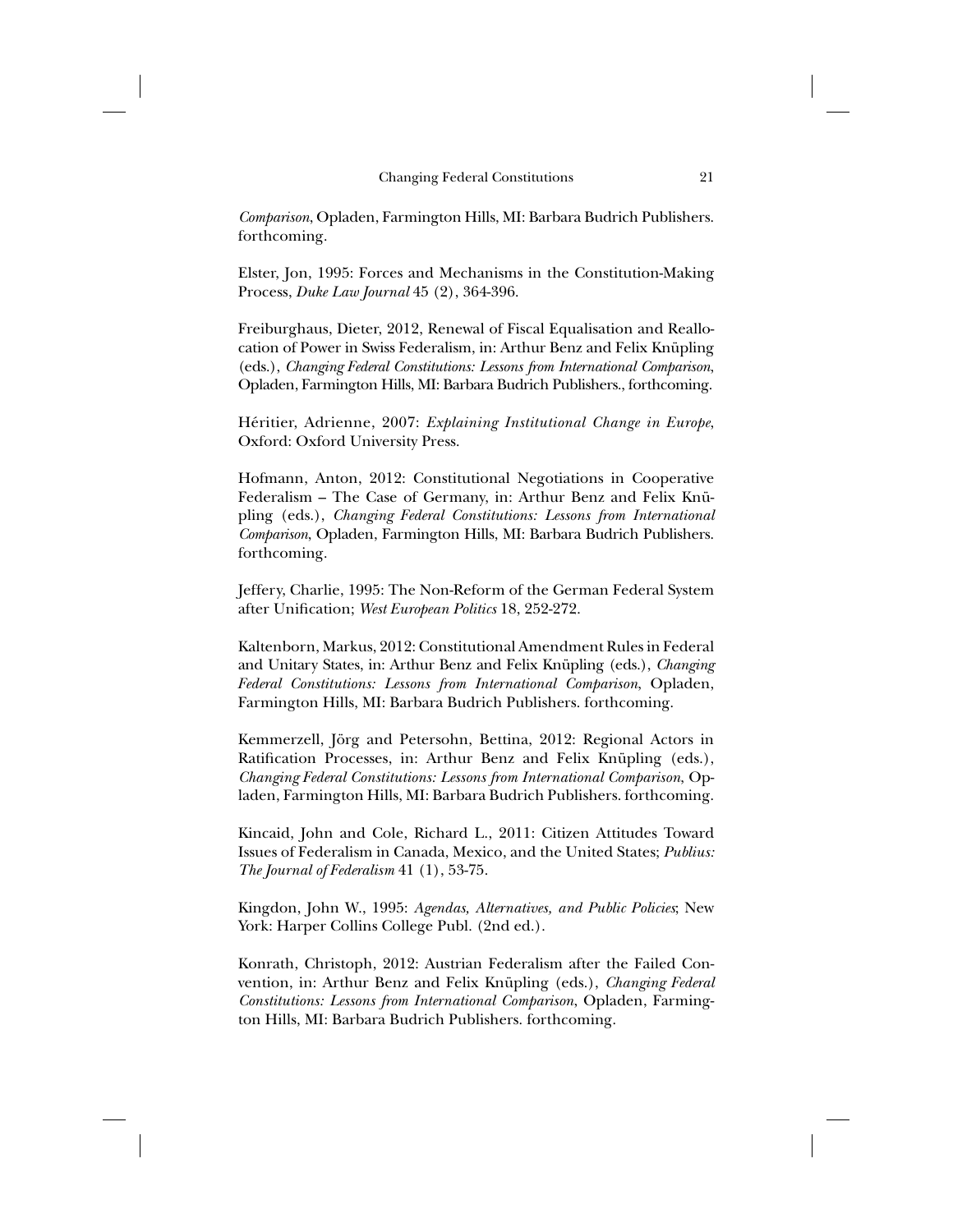Le Lidec, Patrick. 2012: Decentralisation in France, in: Arthur Benz and Felix Knüpling (eds.), *Changing Federal Constitutions: Lessons from International Comparison*, Opladen, Farmington Hills, MI: Barbara Budrich Publishers. forthcoming.

Lehmbruch, Gerhard, 2002: Der unitarische Bundesstaat in Deutschland: Pfadabhängigkeit und Wandel, in Benz, Arthur and Lehmbruch, Gerhard (eds), F*öderalismus. Analysen in entwicklungsgeschichtlicher und vergleichender Perspektive*, Wiesbaden: Westdeutscher Verlag, 53-110.

Lijphart, Arend, 1999: *Patterns of Democracy: Government Forms and Performance in Thirty-six Countries*; New Haven: Yale University Press.

Marks, Gary, Hooghe, Liesbet and Schakel, Arian H., 2010: *The Rise of Regional Authority: A Comparative Study of 42 Democracies*, New York: Routledge Chapman & Hall.

McWhinney, Edward, 1981: *Constitution-making: Principles, Process, Practice*, Toronto: University of Toronto Press.

Mitchell, James, 2012: Devolution in the UK , in: Arthur Benz and Felix Knüpling (eds.), *Changing Federal Constitutions: Lessons from International Comparison*, Opladen, Farmington Hills, MI: Barbara Budrich Publishers. forthcoming.

Obinger, Herbert, Leibfried, Stephan and Castles, Francis G., 2005. *Federalism and Welfare State. New World and European Experiences*, Cambridge: Cambridge University Press.

Pierson, Paul, 1995: Fragmented Welfare States: Federal Institutions and the Development of Social Policy; *Governance* 8, 449-478.

Scharpf, Fritz W., 1988: The Joint Decision Trap: Lessons from German Federalism and European Integration; *Public Administration* 66 (3), 239-278.

Simeon, Richard, 2009: Constitutional Design and Change in Federal Systems: Issues and Questions; *Publius: The Journal of Federalism* 39 (2), 241-261.

Stein, Michael, 1997: Improving the Process of Constitutional Reform in Canada: Lessons from the Meech Lake and Charlottetown Constitutional Rounds; *Canadian Journal of Political Science* 30 (2), 307-338.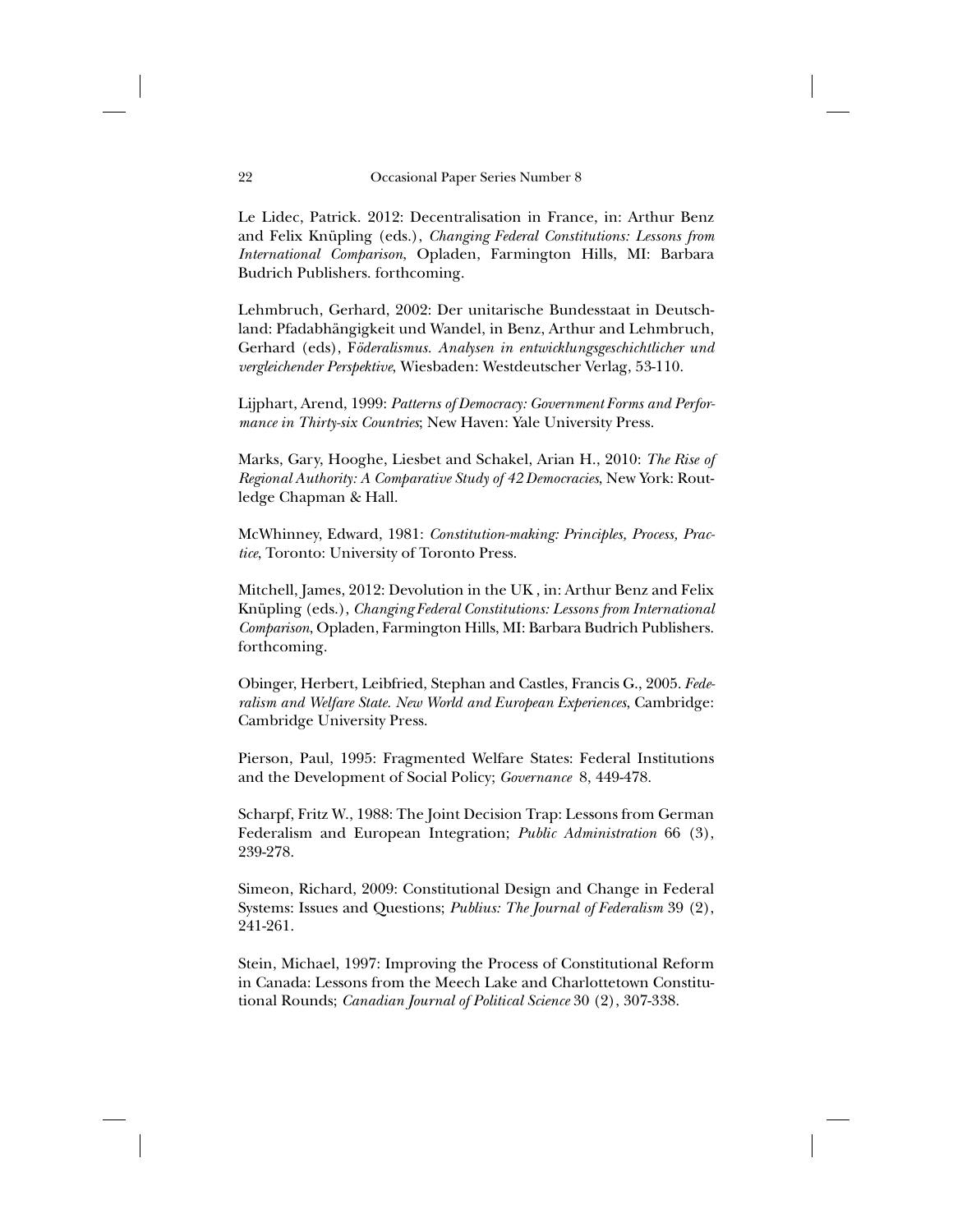# Changing Federal Constitutions 23

Tarr, Alan, 2004: Introduction, in: Kincaid, John and Tarr, Alan (eds.), Constitutional Origins, Structure, and Change in Federal Countries, Montreal: McGill-Queen's University Press: 8-11.

Verrelli, Nadia, 2012: Negotiating the Charlottetown Accord in Canada, in: Arthur Benz and Felix Knüpling (eds.), *Changing Federal Constitutions: Lessons from International Comparison*, Opladen, Farmington Hills, MI: Barbara Budrich Publishers. forthcoming.

Voigt, Stefan, 1999: *Explaining Constitutional Change: A Positive Economics Approach*, Cheltenham: Edward Elg